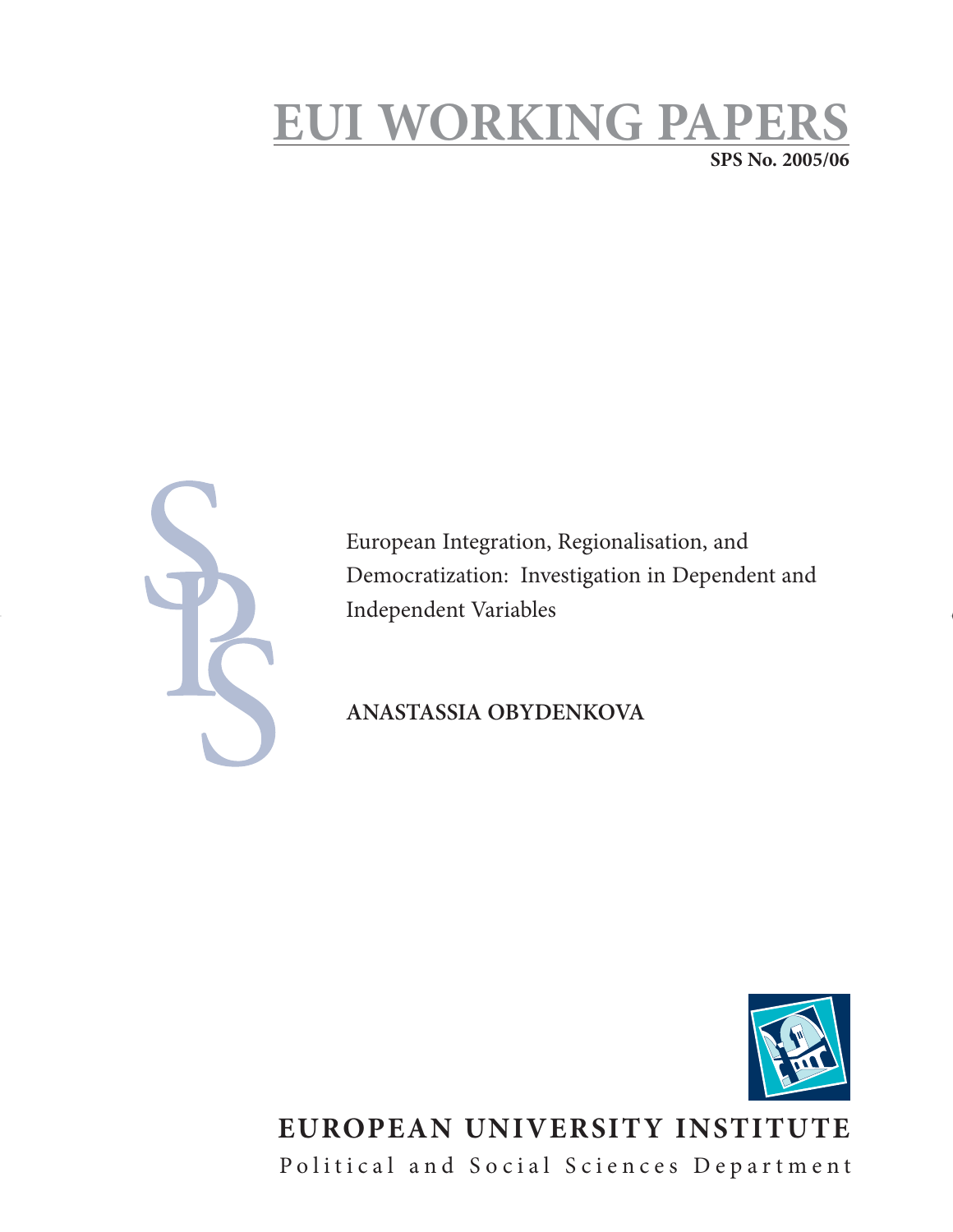# **EUROPEAN UNIVERSITY INSTITUTE DEPARTMENT OF POLITICAL AND SOCIAL SCIENCES**

*European Integration, Regionalisation, and Democratization: Investigation in Dependent and Independent Variables* 

### **ANASTASSIA OBYDENKOVA**

EUI Working Paper **SPS** No. 2005/06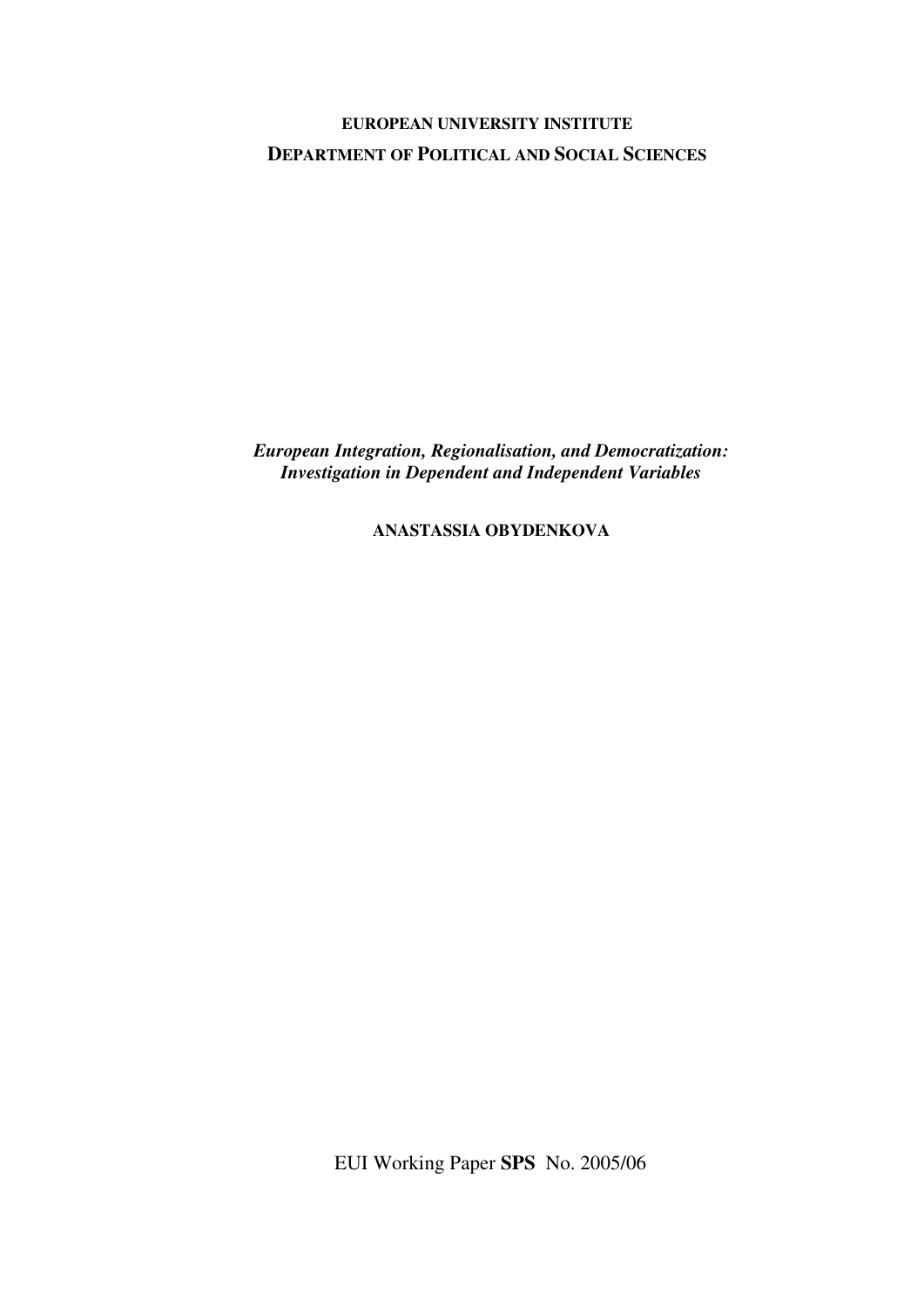This text may be downloaded freely only for personal academic purposes. Any reproductions, whether in hard copies or electronically, require the consent of the author. If cited or quoted, reference should be made to the full name of the author(s), editor(s), the title, the working paper, or other series, the year and the publisher.

ISSN 1725-6755

© 2005 Anastassia Obydenkova

Printed in Italy European University Institute Badia Fiesolana I – 50016 San Domenico di Fiesole (FI) Italy

http://www.iue.it/ http://cadmus.iue.it/dspace/index.jsp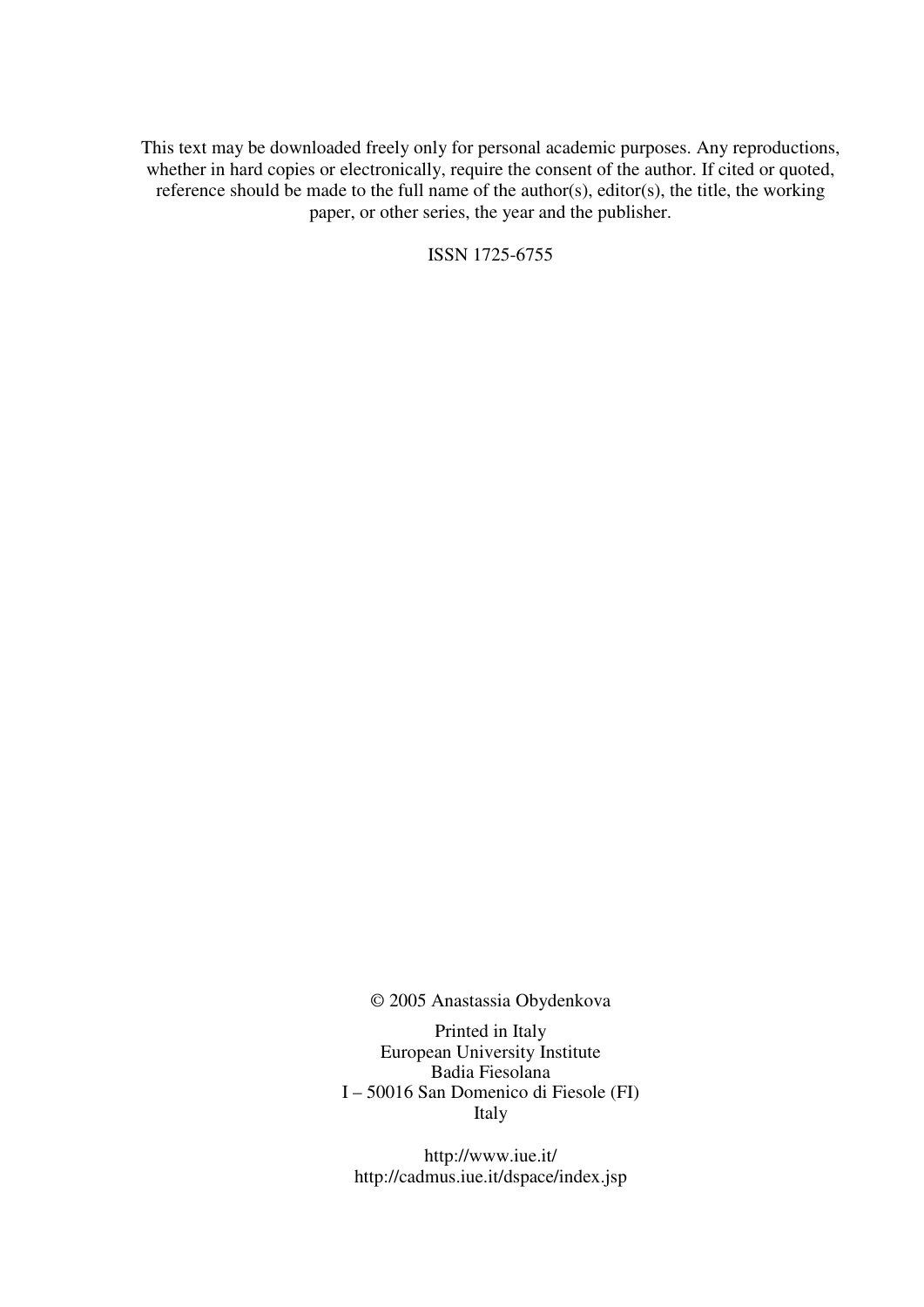#### **Abstract**

This paper analyzes the cross-border cooperation between regions in Russia and in Europe. Theoretically speaking, it focuses on the process of the regionalization of foreign policy as compared with the process of federalization and the interplay of domestic and foreign factors in the process of regime transition within the Russian regions. More precisely, it examines the factors that facilitate the development of regional cooperation with European partners, and also the impact of this cooperation on the process of democratization within the regions. The initiative of European countries and organizations are the most important, and, therefore, their "neighborhood's effect" is likely to be the most influential external factor in the process of transition once transition is analyzed, not on national, but on the regional level. Thus, the analysis approaches the phenomenon of regional cooperation with Europe as both a dependent and an independent variable.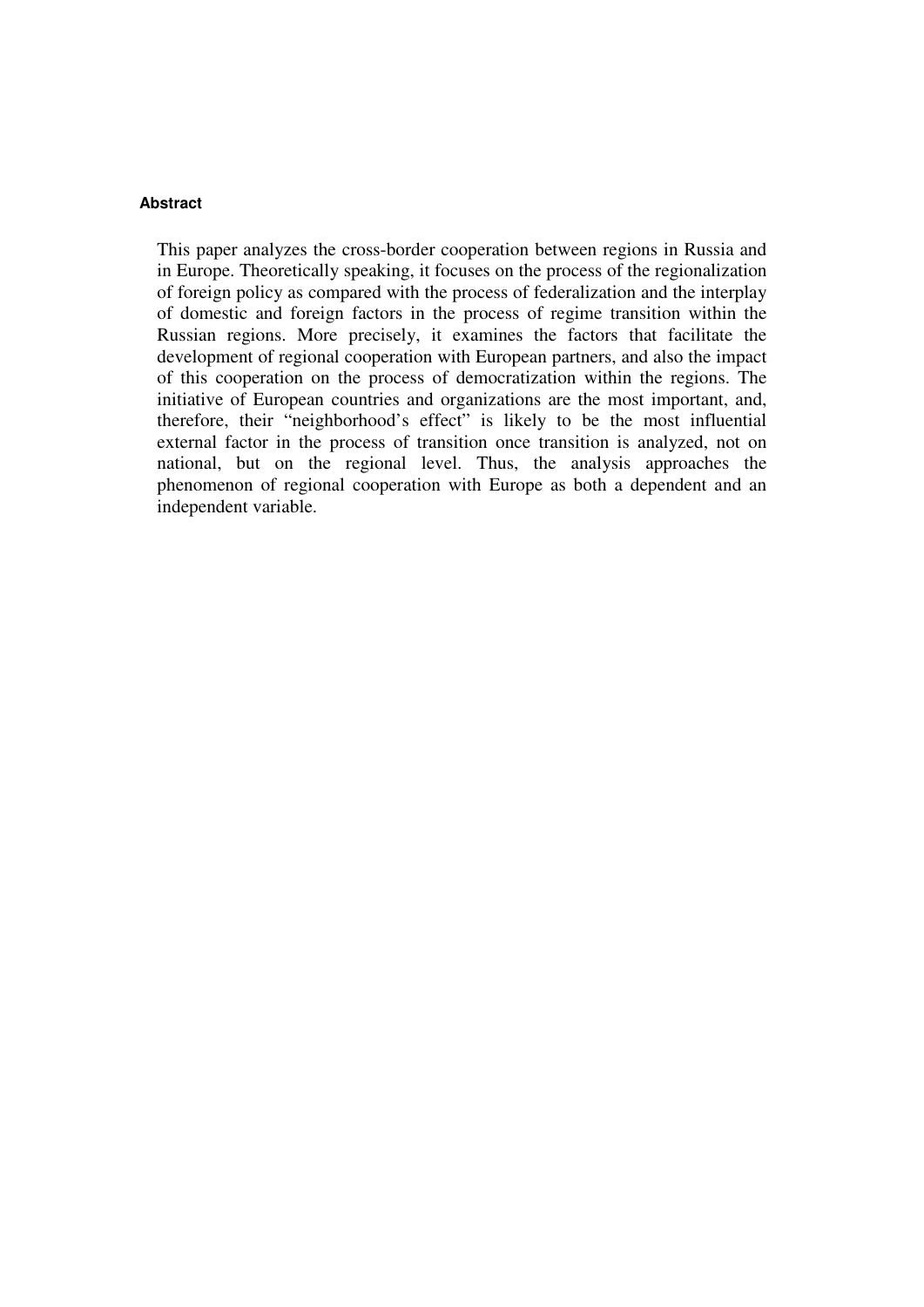#### **Table of Contents**

#### **1. Introduction**

#### **2. Definitions of Dependent and Independent Variables and Measurement**

 2.1 "Contextual" conditions: geopolitical (size and borders), ethnicity, economic development

2.2 "Domestic-Policy-Factors": Asymmetric Federalism

2.3 Regional Cooperation with Europe (RCE)

2.4 "Transition to Democracy": press freedom

#### **3. What factors influence the development of RCE? Quantitative Analysis: RCE as a dependent variable**

3.1 Puzzle and Questions

3.2 Hypotheses

3.3 Calculations and Analysis

3.4 Conclusion

#### **4. Value Expansion and Policy Learning: testing the impact of RCE on the regime transition in the 89 CUs of the RF**

4.1 Questions and Puzzles

4.2 Hypotheses

4.3 Calculations and Analysis

4.4 Conclusion

### **5. Conclusion: Interplay of "internal" and "external" factors**

5.1 Interactive Approach

5.2 Effect of "context" on development of RCE

5.3 Effect of central government domestic reform: the impact of "formal"

and "informal" federal asymmetry on the development of RCE

5.4 The Importance of RCE in regime transition in the regions

### **References**

#### **Tables and Diagrams:**

*Table 1*: The role of contextual variables and domestic-policy factors on four aspects of the integration of Russia's regions in Europe

*Table 2:* The impact of European integration on the regime transition at the regional level.

*Diagram 1*: The Double interplay of internal and external variables: conceptual framework

*Diagram 2:* The factors influencing the European Integration of Russia's CUs

*Diagram 3:* The factors influencing the European Integration of the CUs and the impact of European integration on the Regime Transition in the CUs.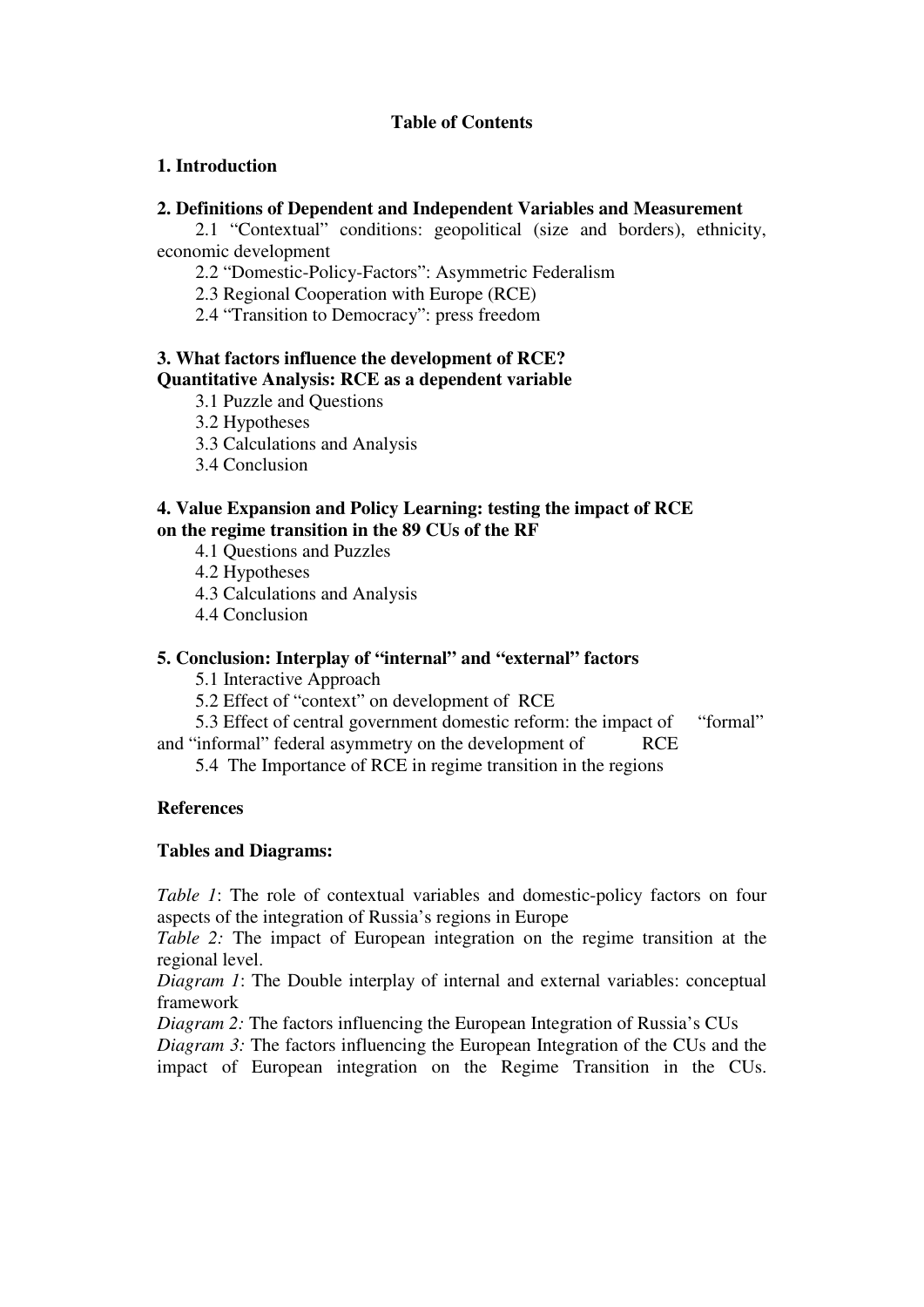### **1. Introduction**

Networking and cross-border cooperation are seen as possible tools to facilitate the transition to a market economy and democracy. Cross-border regional cooperation might become an initial stage of integration. It stresses the geoeconomic interpretation of the international system over the traditional geopolitical one. Naturally, regions enjoy only modest diplomatic competences and their foreign activity is limited to "low politics" issue areas. However, regional cross-country cooperation in Europe may become one of the leading driving forces of integration in general. It is particularly interesting and challenging to study when analyzed from a cross-continental, e.g., European-Asian, perspective.

This paper analyzes the cross-border cooperation between regions in Russia $<sup>1</sup>$  and</sup> in Europe<sup>2</sup>. Theoretically speaking, it focuses on the process of the regionalization of foreign policy as compared with the process of federalization and the interplay of domestic and foreign factors in the process of regime transition within the Russian regions (constituent units – CUs). More precisely, it examines the factors that facilitate the development of regional cooperation with European partners, and also the impact of this cooperation on the process of democratization within the regions. The initiative of European countries and organizations are the most important, and, therefore, their "neighborhood's effect" is likely to be the most influential external factor in the process of transition once transition is analyzed, not on national, but on the regional level. Thus, the analysis approaches the phenomenon of regional cooperation with Europe (RCE) as both a dependent and an independent variable.

The interplay of internal (domestic) and external (foreign) factors is two-fold. Schematically, the double interplay of internal and external factors can be presented in a diagram (see *Diagram 1*).

<sup>&</sup>lt;sup>1</sup> In this study, the notions of "region" and "constituent unit" (CU) are used interchangeably.

 $2^{2}$  By "Europe" I mean: (1) the administrations of European CUs (regions), (2) European organizations (EU), and (3) European companies (as trade partners). All these actors are called "European partners" or "Europe".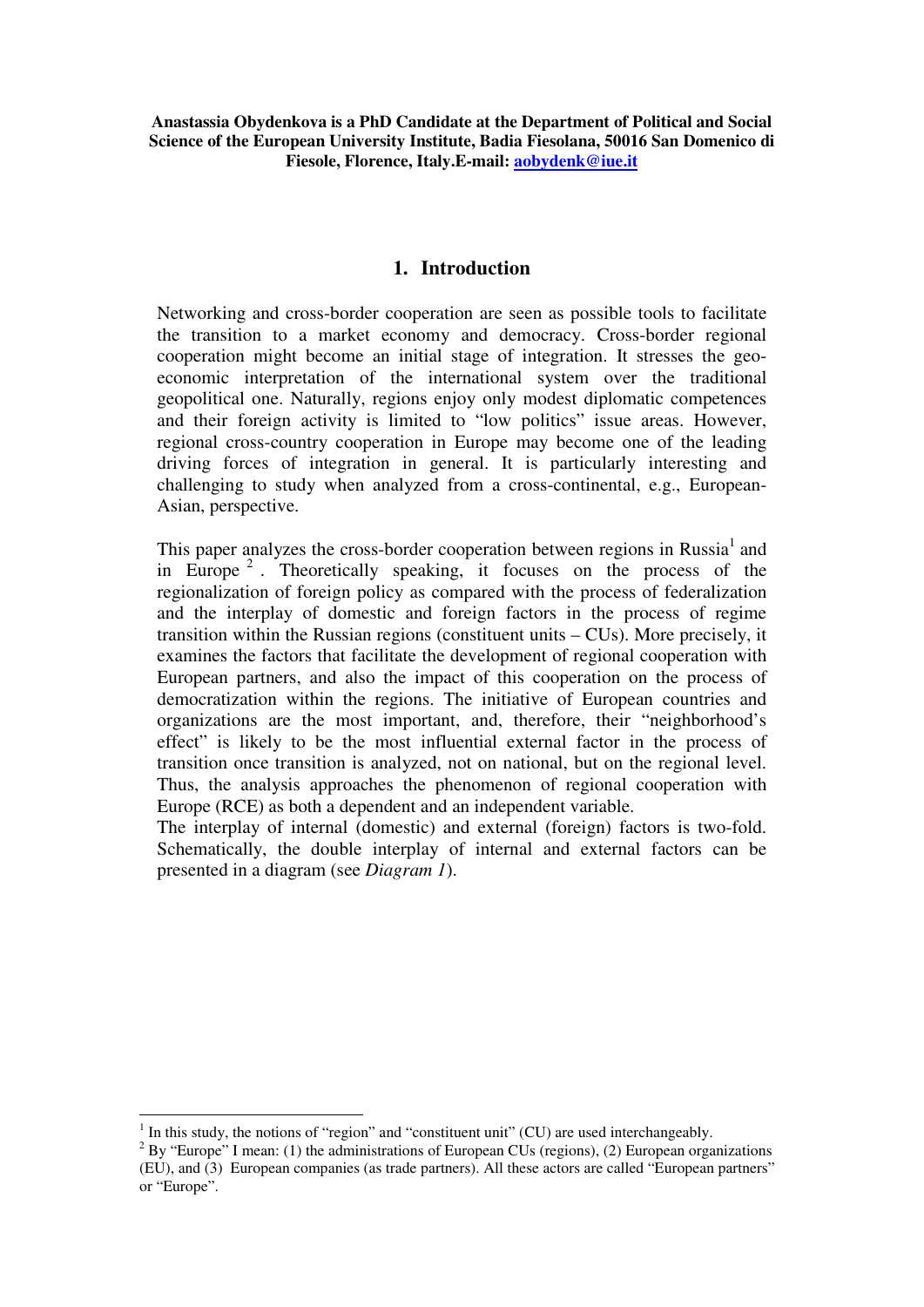

*Diagram 1*: The Double interplay of internal and external variables: conceptual framework

Firstly, we speak of the possibility of the influence of "domestic" factors (reform of federal design – establishment of asymmetrical federalism) on forming a "foreign" factor (foreign policy of the regions towards Europe – regional cooperation with Europe, RCE). Secondly, we examine the influence of "external" factors (RCE) on "internal" factors (this time on regime transition within the regions).

In the first part, the analysis of "driving forces" of the cooperation of Russia's regions (RCE) with Europe is subdivided into the analysis of the "contextual" conditions that are favorable for the development of the RCE and the analysis of the impact of so-called "domestic-policy-factors" (reforms of new federal design that were implemented during the 1990s). In the second part, the paper examines how the regular cooperation of Russia's regions with European companies, organizations (EU and the administrations of the regions of European states helped to strengthen democratic institutions and practices in Russia's regions. In a broader theoretical view, it aims to test the theory forwarded by Deutsch that regular cross-border "communication" in Europe leads to "value expansion", i.e. exporting democratic values.

The choice of Russian regions as the primary focus of the research is justified by the fact that looking at the sub-national level provides important advantages which help to answer the main questions motivating this study. Firstly, Russian regions provide an excellent opportunity for a comparative study because in most analyses many key variables are kept constant (history, culture, institutional legacies). Secondly, the sub-national level and the high number of cases (89 regions) permits a quantitative analysis enhancing the statistical credibility of conclusions. Finally, what makes this analysis more valuable is that we also have an opportunity to analyse the interplay of "internal" ("contextual" and "domestic") and "external" factors in one theoretical framework.

The preliminary conclusions on the analysis of RCE as a dependent variable are, first, that a number of "contextual" conditions are favourable for the development of the RCE: (1) geographic location facilitates RCE (thus, for example, regions located in the European part of the RF and those bordering the EU are more open to establishing cooperation with European partners); (2) the level of economic development make certain regions attractive partners and encourage RCE; (3) the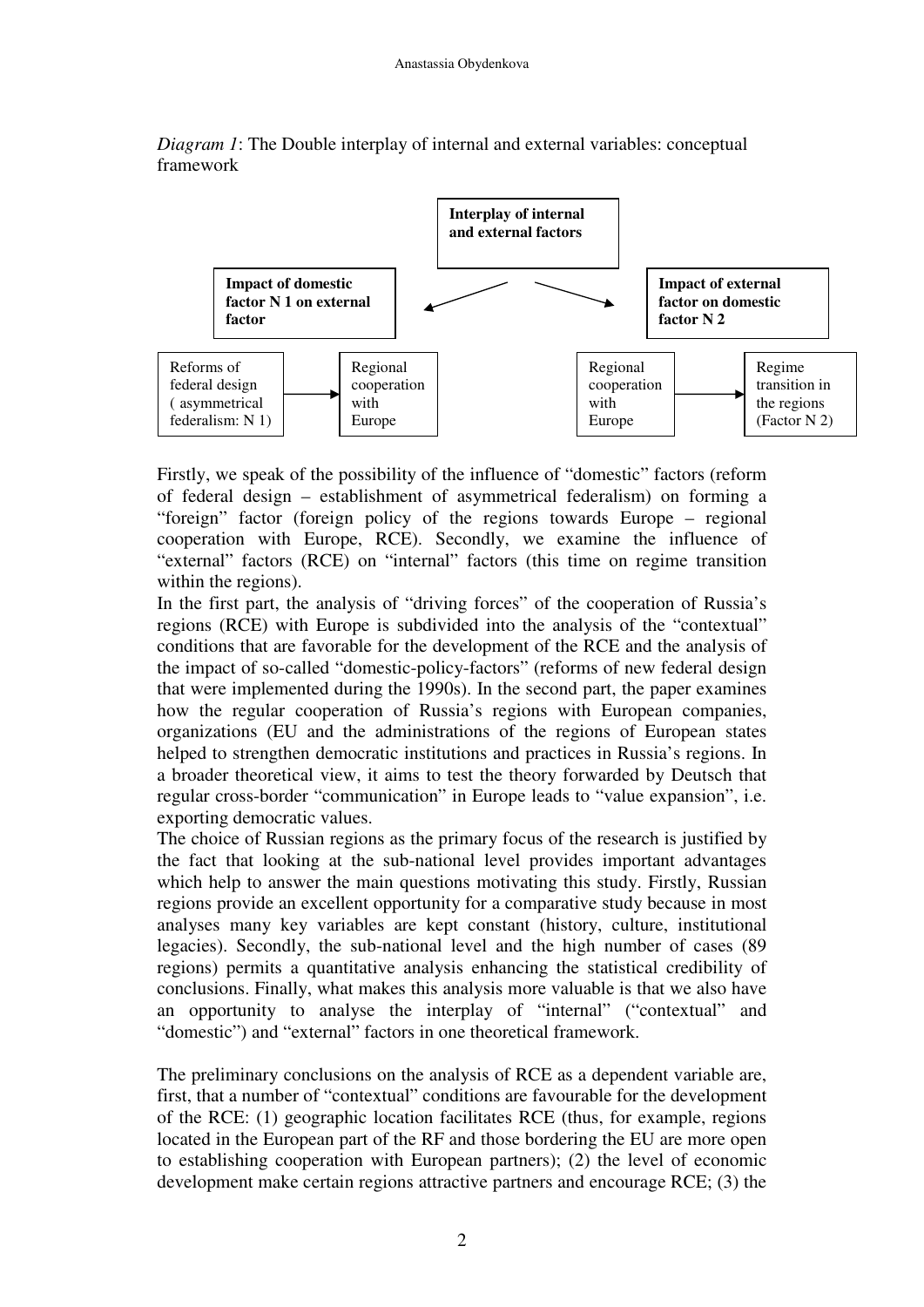"ethnic" regions (those CUs where predominantly non-Russian ethnic groups, e.g., Tatarstan, Bashkortostan, etc.) are more inclined to establish RCE independently of the federal centre. Secondly, the "internal" dynamic of federal reforms (domestic-policy-factors) determine the intensity of cooperation of the CUs with European partners. This argument is based on the analysis of the work of Haas and Schmitter which analyzes the significance of similar factors in the outset of the integration process (and cooperation was considered as the initial or preliminary stage of this process).

The role of both contextual factors and RCE in regime transition in the CUs are examined in the second part of the paper. The basic presumptions are that (1) regions located in the European part of the RF might be more inclined to democratization than those located in the Asian part; (2) ethnic regions (as those with higher autonomy comparing to the none-ethnic regions) might be more prodemocratically developed; (3) economically developed regions might be also at the same time be more "democratically developed"; (4) finally, according to the "values-expansion theory" forwarded by K. Deutsch and C. Frederich, cooperation with Europe might have helped to develop some democratic tendencies in the regions.

If the "contextual" conditions prove to be crucial, we will have to acknowledge a certain determinism in both forming the foreign policy of the regions and democratic development on the regional level. However, if "domestic-policyfactors" prove to be more important, then it might help to learn some lessons from the reforms of the federal state and the impact of asymmetrical federal design on establishing cross-border regional cooperation.

# **2. Definitions of Dependent and Independent Variables and Measurement**

### **2.1 "Contextual" conditions: geopolitical (size and borders), ethnicity, economic development**

Independent variables are broadly subdivided into two groups: contextual variables and domestic-policy variables. Among the "contextual" variables we distinguish size, direct border with the EU, location of the CU in the European or Asian part of Russia, economic development of the CU, and ethnicity. The "contextual" factors are those which are not likely to change in the short-run; they are more or less stable and may give the impression of a certain determinism which does not depend on reforms, institutions, or political leaders.

*"European" vs. "Asian regions":* Russia is situated on the continent of Eurasia. The name itself suggests that about half of RF's regions are located in the European part of the country and another half of the regions are located in the Asian part. Therefore, if one analyzes Europe in a broad geographical sense, the RF cannot be ignored. This is a dummy variable: those regions which are located in European part  $= 1$ , and those in Asian part  $= 0$ .

*Size:* The geographic size of the CUs measured in sq. km. The variable proved to be insignificant in preliminary calculations and was omitted from further regression analysis.

*Regions with an EU-border* are regions with North-western borders (dummy variable: EU border = 1, no EU border = 0). The EU-border was analyzed as it was in 1999 (i.e., before the EU Enlargement of 2004). Since, the  $2<sup>nd</sup>$  dependent variable (regime transition) was measured in 2000, we can only use the data of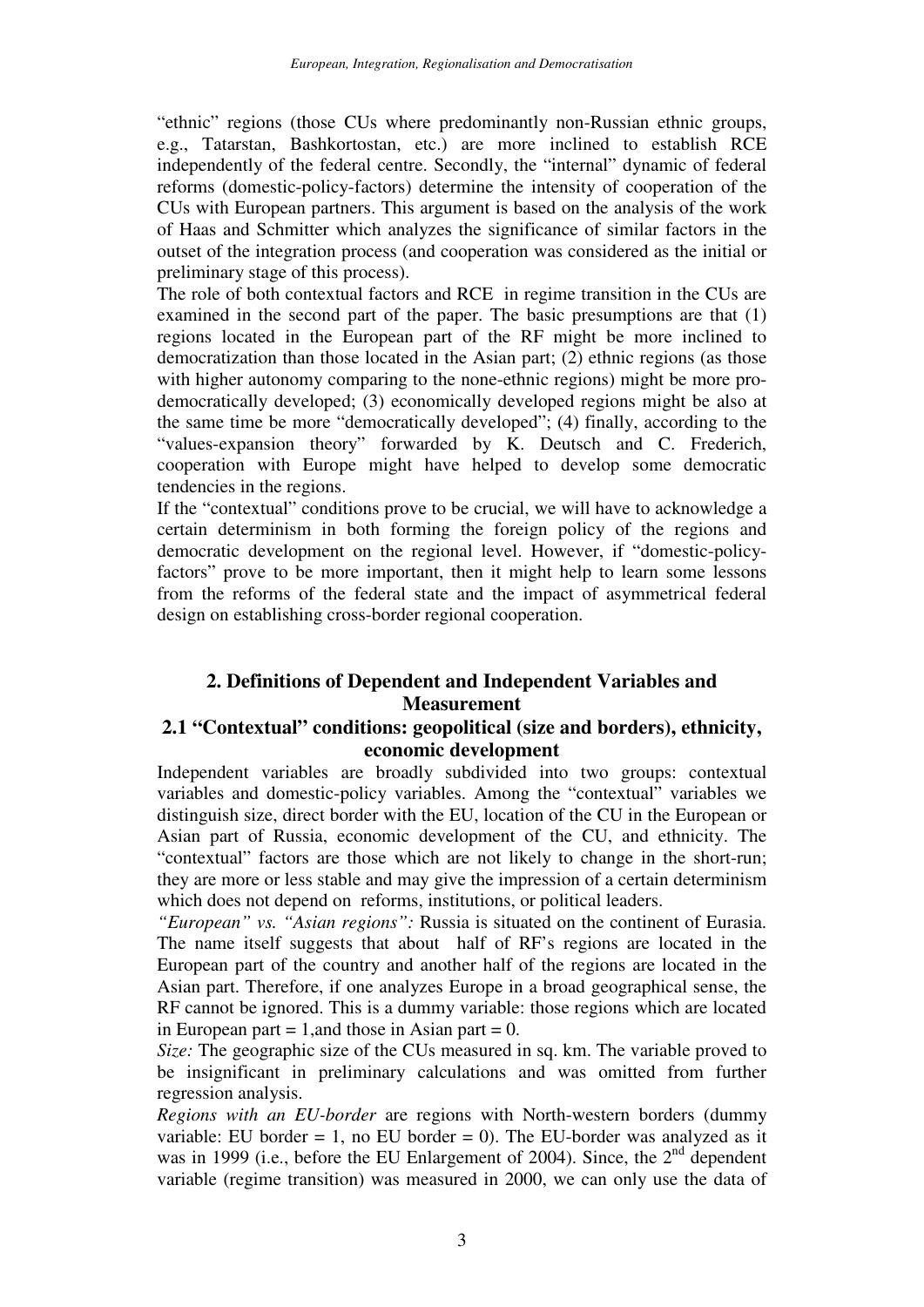1990s (for both contextual and domestic-policy variables) to make objective conclusions.

The *Economic* factor is the level of economic development given as rank estimated by the EBRD expert group (according to the number of the CUs, the highest =  $89$  and the lowest = 1).

*Ethnicity* is measured by the percentage of ethnic-titular groups living within the borders of a region (e.g. the percentage of Tatars living in Tatarstan, or Bashkirs in Bashkortostan). Although the ethnicity factor is a "contextual" one, it was "institutionalized" in the Russian Constitution which gives the so-called "ethnic" regions greater autonomy and the status of republic (see the section on domesticpolicy factor below). Therefore, the ethnic factor could have been omitted from the calculations completely as it is included in domestic-policy factors as constitutional asymmetry based on ethnic criteria (the percentage of an ethnic titular group living within its' region). However, we prefer to keep ethnicity as a "cross-test" variable for the federal status.

# **2.2 "Domestic-Policy-Factors": Asymmetric Federalism**

The second group of independent variables are described as "domestic policy" factors. It is especially interesting to take into consideration the federal reform (establishment of asymmetry) in the period of regime transition – the period which is highly unstable and includes numerous experimental trials. Testing the impact of the reforms of the federal government helps to distinguish those which were the most successful in the 1990s. The Domestic policy domain includes all the spheres of political and social life of the country as a whole and specific regions. Among numerous reform packages implemented over the 1990s, the analysis focuses particularly on the introduction of asymmetrical federal design. The establishment of asymmetrical federalism has had two waves: the establishment of "constitutional asymmetry" (privileging some of the CUs over the others in the federal constitution of 1993) and "contractual asymmetry" (concessions by the federal government to some of the regional governments in the form of bilateral treaties which outlined some additional domain of autonomy for these regions from 1995-1999). The introduction of the domestic policy variables helps to analyze the effect of the reforms of the federal government on the level of involvement of the CUs in foreign policy and to see the interplay of "domestic" (internal) and "foreign" (external) factors.

Quantitative analysis makes it possible to test statistically the hypothesis that federalism should facilitate RCE by giving the regions more autonomy in managing economic, social, cultural, and foreign policies. Thus, the RCE is analysed as a dependent variable with determinants of "domestic" institutional factors (asymmetrical federalism both constitutional and contractual) and "contextual" variables.

"Domestic-Policy-Factors", establishment of asymmetrical federalism, are subdivided into constitutional and contractual asymmetry. The RF Constitution outlines differences in status between the various types of CUs and distinguishes republics from "the rest". In contrast, the power-sharing agreements signed between regional and federal governments have not been as formal nor of the same public importance as the Constitution. The bilateral treaties were a temporary measure during the period of transition during the 1990s and were meant to compensate for the "legal vacuum" that was the predominant characteristic of this period.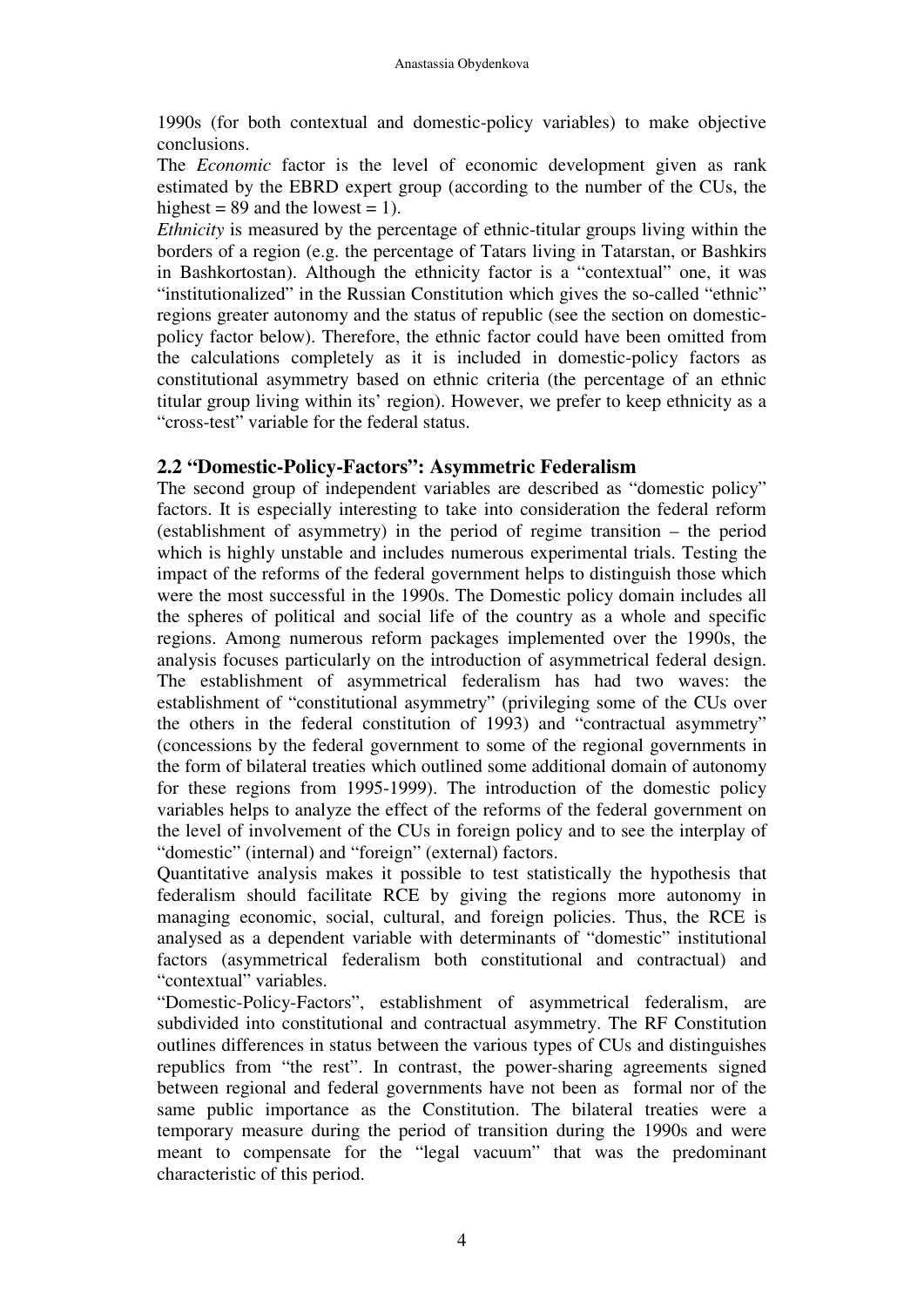Constitutional asymmetry implies three different degrees of autonomy of the regions that were outlined by the RF Constitution in 1993. Contractual asymmetry was implemented by bilateral treaties that some of the CUs signed with the federal government. These treaties (often called power-sharing agreements) gave an additional degree of autonomy to about a half of the regions. According to the Constitution of 1993, the RF is divided into 21 republics, 55 *oblast* and *krais*, one autonomous *oblast*, and 10 autonomous *okrugs*. Moreover, all the CUs are divided into "**ethnic regions**" (republics, autonomous *oblast*, autonomous *krais*) and "**territorial regions**" (*oblasts* and *krais*).There are 32 CUs defined as "ethnic regions". This group includes 21 republics, 10 autonomous *okrugs* and 1 autonomous *oblast.*

The system of indexes is based on the three Federal Treaties that were incorporated in the Constitution:

Treaty on Delimiting Subjects of Jurisdiction and Powers Between Federal Agencies of State Power of the RF and Agencies of Power of the **Sovereign Republics** within the RF (outline the most extensive privileges with respect to the other CUs, index "3"); the other Treaty was signed with the **Territories (***krais***), Regions (***oblasts***),** and **Cities** of Moscow and St. Petersburg of the RF (these CUs have less autonomy then republics, index "2"); and one treaty with the **Autonomous region (***oblast***) and Autonomous National Areas (***okrugs***)** within the RF (these CUs are located within the other CUs, and, therefore, assigned index "1"). These treaties outlined the formal – or "legal" – hierarchy of the CUs. However, the Federal Treaties were the main but not the only criteria taken into account.

The system of indexes elaborated for estimating the degree of autonomy exercised by CUs of different statuses as it is outlined by the RF Constitution of 1993:

- 1. The republics are the most privileged CUs of the Federation, republics are empowered to elect their own presidents (only later on *krais* and *oblasts* were allowed to follow their example). According to the Federal Constitution, the republics may have their own constitution, while *oblasts* and *krais* only charters. Republican authorities signed agreements with federal governments giving them extensive control over natural resources, special tax advantages, and the right to conduct foreign policy. In the calculations the CUs with the status of "republic" has received index "3".
- 2. The second group with index "2" includes all those CUs which, roughly speaking, are not republics and are not geographically placed within the other CUs, and those which are placed within the other CU but gained independence from the "parent" CU or were given some privileges. To this group belong Federal cities (the capital city Moscow and the former Tsarist capital St. Petersburg are designated as federal cities); "territorially" divided CUs - forty six *oblasts* and six *krais.* There is no difference among them in terms of constitutional rights. The name "*krai"* was given to the territories that once stood on the furthest boundary of the country.
- 3. There is only one autonomous *oblast* on the territory of the RF Jewish AO. It gained independence from Khabarovsk *Krai* on 25 March 1991. Therefore, it is to be classified as equal to any of the *oblasts* and *krais.*
- 4. The other exceptions are the resource rich autonomous *okrugs* (Khanty-Mansiisk and Yamalo-Nenets) which have long sought independence from the region of which they are a part and this was taken into account in elaborating a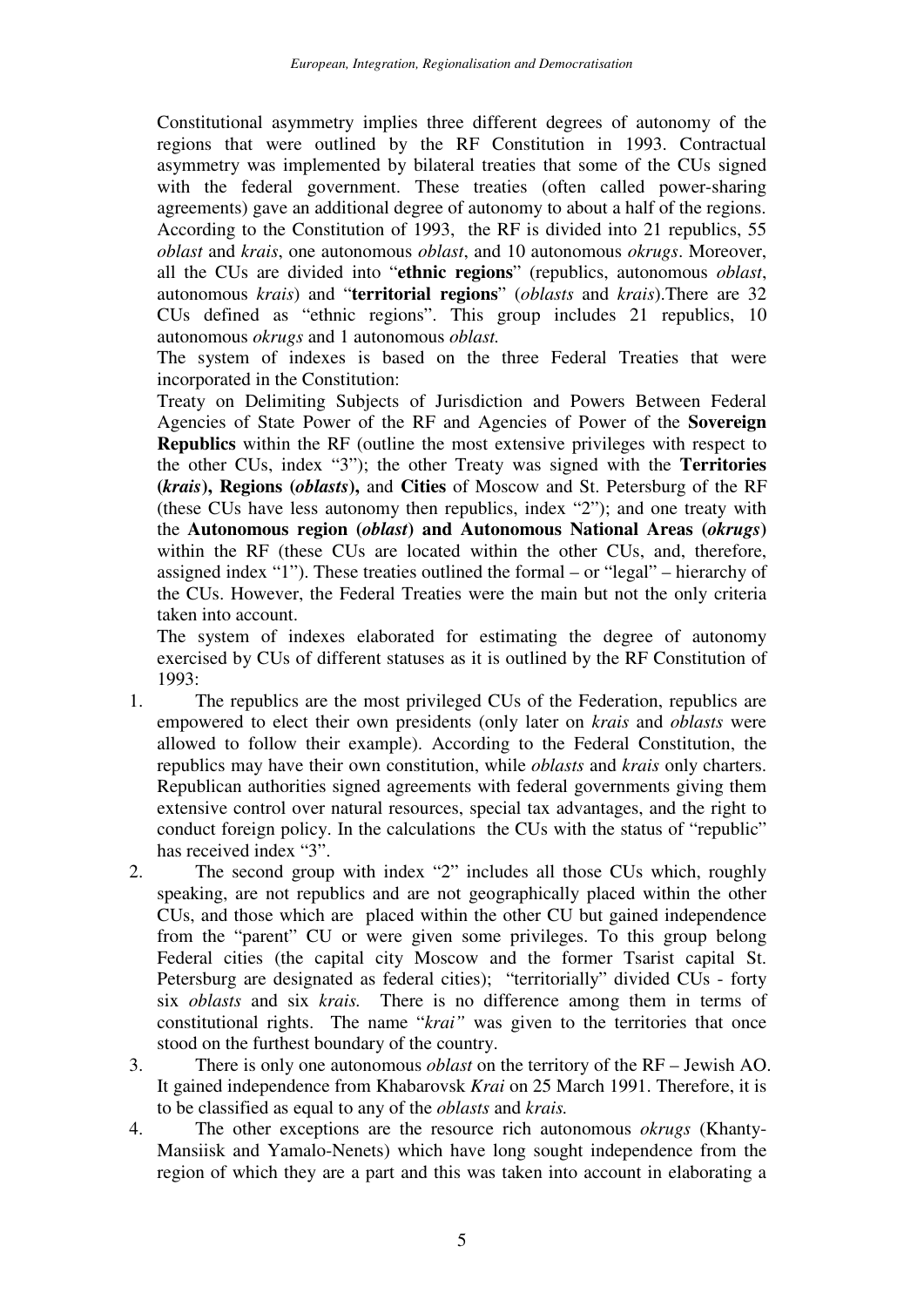system of indexes. Therefore, Khanty-Mansiisk and Yamalo-Nenets, along with Jewish *oblast*, are assigned index "2 ".

5. The third group with index "3" includes ten autonomous *okrugs.* The Federal Constitution is very ambiguous about the status of these CUs. Article 5 says that they are equal to the other 89 units. However, Article 66 subordinates them to *oblast* or *krai* on whose territory they are located. The Russian Constitutional Court refused to clarify this ambiguity on 14 July 1997. All *okrugs* are designated to specific ethnic groups. However, the titular nation constitutes a majority only in the Komi-Permyak AOk and in the Agin-Buryat AOk.

Measuring the "contractual asymmetry" was a relatively easy task. "Bilateral Treaty" is a dummy variable: the CUs with the treaties were assigned index "1" and the CUs without treaties - "0". The data on bilateral power-sharing agreements (called also "treaties") was collected from two handbooks on Russian  $regions<sup>3</sup>$ .

### **2.3 Regional Cooperation with Europe (RCE)**

One of the possible measurements of RCE as an initial stage of integration is the "reciprocal trade ratio" elaborated by Karl Deutsch.<sup>4</sup> In this study, the reciprocal trade ratio would be the ratio of the regions' trade with Europe to trade with other regions within Russia. Given that we deal with 89 regions, it is not possible to collect the information on inter-regional trade flows to both Europe and to other regions within the RF. So, we have modified the Deutsch concept

"Regional cooperation with Europe": (1) all the EU's non-profit projects launched in the CUs of Russia during the 1990s (including cultural programmes, academic exchanges, regular conferences, and projects aimed at facilitating transition to market economy and democracy); (2) regular trade between the regions and Europe; (3) investment projects in the regions.

 To sum up, the RCE was subdivided into (a) regions which have regular European trade partners; (b) regions which are involved in non-profit projects joint with European partners (e.g., bilateral cultural, legal, political, environmental projects, projects on democratization and human rights issues; academic exchanges, experts assistance, etc.); and (c) the amount of European investment in the regions (data is collected by the European Bank of Reconstruction and Development and is composed of rank of investment risk and rank of investment potential by the end of 1990s). The parameter of investment potential incorporated data on previous investment experience in the CUs and reflected the compatibility of the regions with the European norm of market economy. This index was the result of a complex evaluation of EBRD analysts of current political and economic situations in each of the 89 regions. This index has incorporated such parameters as investment risk across legal, political, social, economic, financial, criminal and ecological sectors.

Thus, the RCE was subdivided into four categories:

 $\overline{a}$ 

<sup>3</sup> In my research, I rely on the citation of this data in two handbooks on Russian regions: *The Republics and Regions of the Russian Federation. A Guide to Politics, Policies, and Leaders* edited by W. Orttung, East-West Institute, and *The Territories of the Russian Federation*. 3<sup>rd</sup> Edition, Europa Publications, Taylor & Francis Group, 2002.

<sup>&</sup>lt;sup>4</sup> Deutsch, Karl 1953. *Nationalism and Social Communication*. An inquiry into the Foundations of *Nationality.* The M.I.T. Press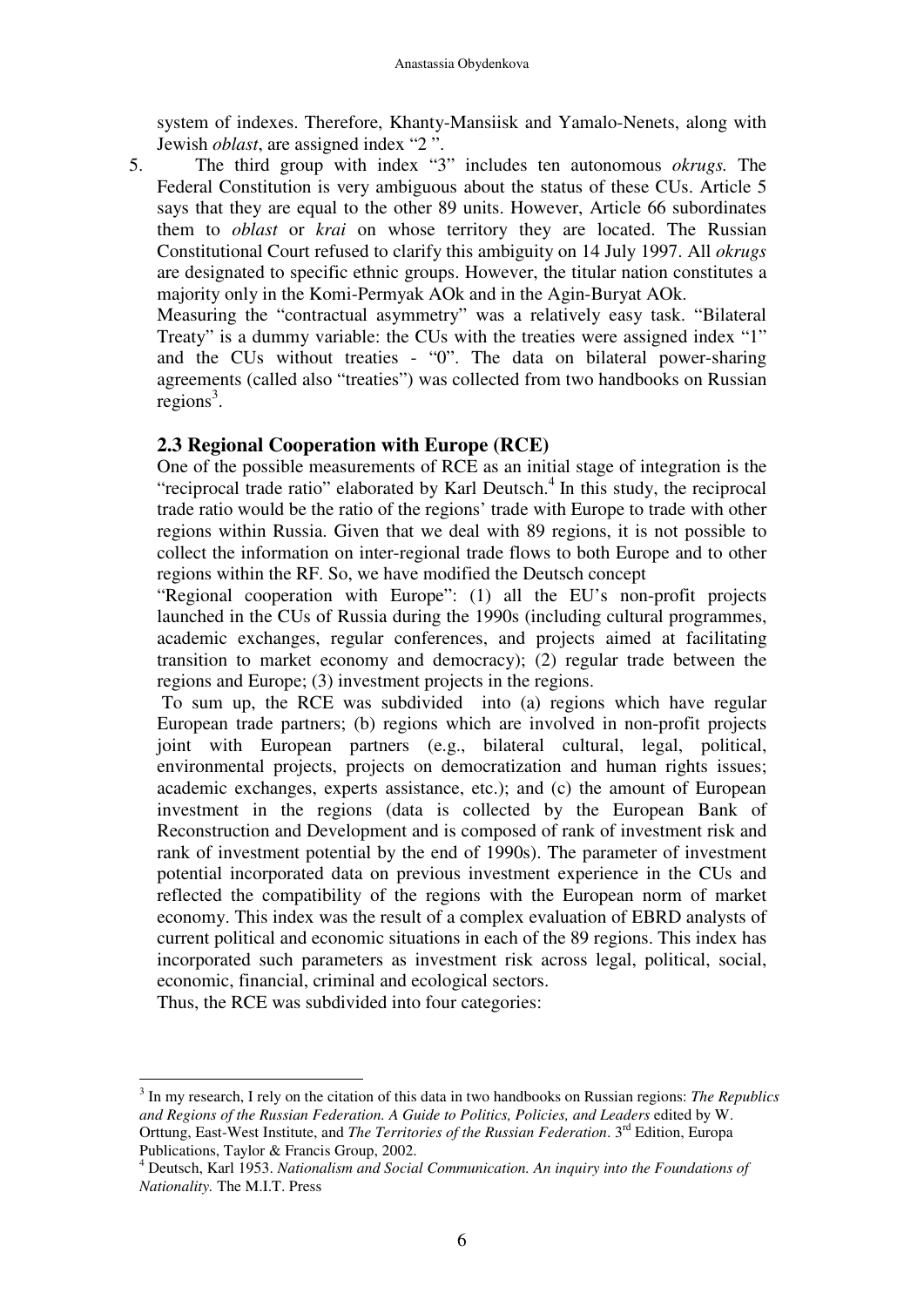*Trade:* The regular trade relations of Russia's CUs with the European countries and organizations (dummy variable: those regions which have regular European trade partners  $= 1$  and those which do not have  $= 0$ ).

*Projects:* The common projects of the Member States of the EU, or the EU, and the regions (cultural, building projects, reconstruction; academic, student exchange, etc.) (dummy variable: the regions with projects  $= 1$ , and without project  $= 0$ ).

*Rank of Investment risk:* The higher the number, the higher the risk. The rank goes from "1" for a region with the least risk and ends with "89" for a region with the highest risk of investment. This rank is built on the evaluation of the local laws (regional charters and constitution); level of crime, environmental situation.

*Rank of Investment Potential:* It was initially evaluated by the EBRD group of experts: the CU with the highest potential  $= 1$  and the one with the lowest potential = 89. I have used the reverse measurement with the highest potential of 89 and the lowest investment potential of 1).

#### **2.4 "Transition to Democracy": press freedom**

Democracy includes many parameters – division of powers, fair elections, party competition, freedom of association, regular executive turnover, etc. However, in this study we are not dealing with an established democratic context but with a so-called "regime in transition". Second, the number of CUs makes it impossible to analyze the major criteria of democracy across all of them and there are no statistical data available to make a cross-regional N-large study. Therefore, we have chosen the freedom of the press as a necessary prerequisite of democratic development and consolidated democracy. Local, regional, and "rules of the game" often have nothing to do with the federal legislation. Thus, the role of the media does not correspond to some niche defined by federal law. Rather it reflects the situation within each region and allows us to determine the "domestic" peculiarities of the regional political regimes.

The democratic regime in a federal state implies the existence of democracy on the local and regional levels and this is strongly associated with press freedom at these levels. The European Convention on Human Rights defines freedom of speech as "The right to free expression, the right to receive and disseminate information and ideas". The press has the main function of serving as a mediator between the society and the authorities and is, therefore, a catalyst for change in society. The role of the press increases during pre-election periods when it has the potential to shape public opinion and to determine result of the elections. If press freedom is suppressed, this leads to a situation in which citizens are given unreliable information which might be used to secure the victory of those in power. Thus, the press turns into a tool for settling scores in political battles without really caring about the everyday needs of ordinary readers. Therefore, the freedom of press in Russian regions seems to be one, quite objective, criteria for measuring the nature of regimes they have pursued. Local authorities try to adapt liberal federal legislation to their own needs, often by issuing repressive local orders that restrict press freedom and infringe the right to freedom of speech. This parameter was also incorporated into the system of indexes. It is especially valuable information because it includes a thorough analysis of the local laws,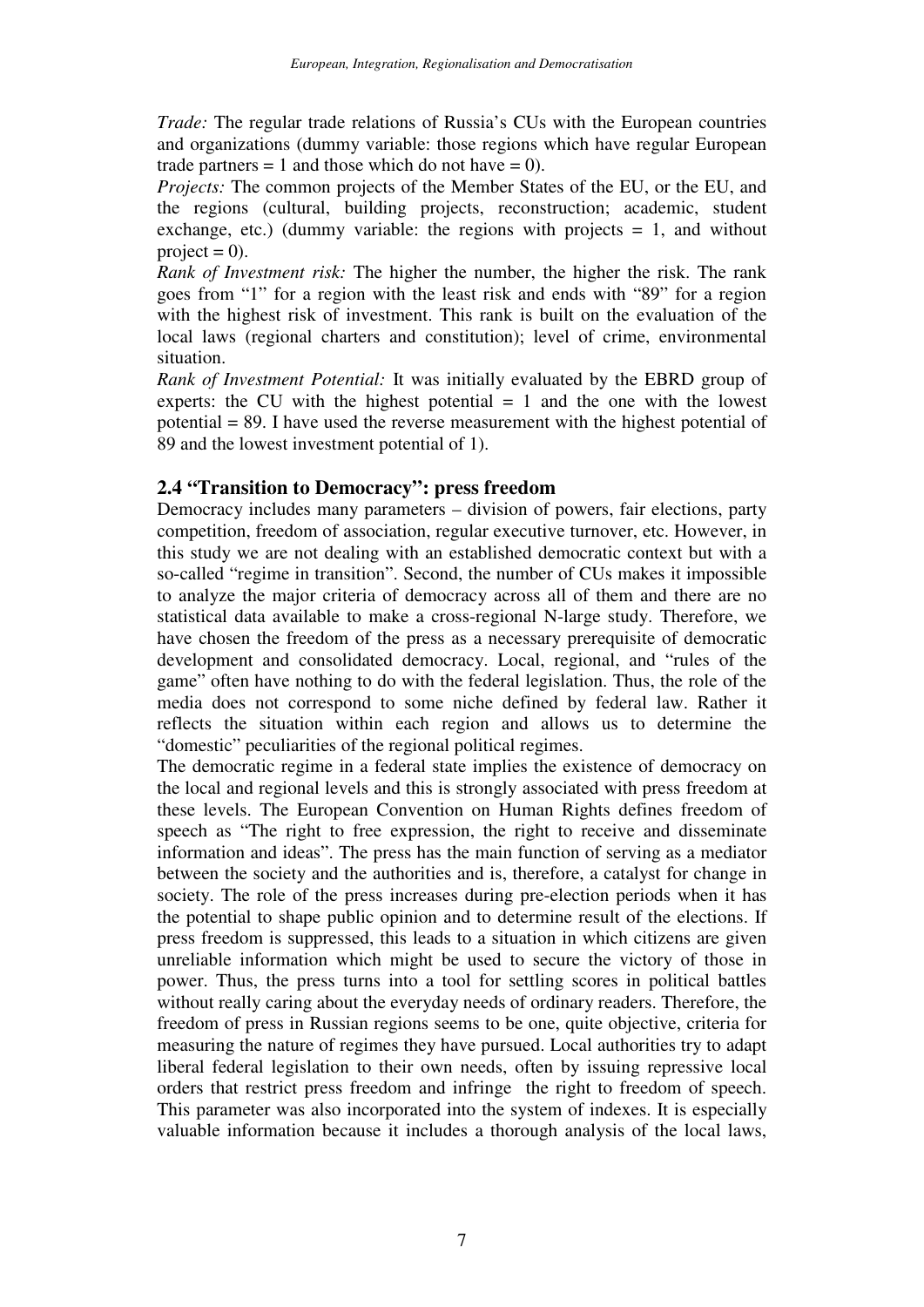which, as was already noticed, can be quite different from those on the federal  $level<sup>5</sup>$ .

The right to seek and receive information freely is dependent on unrestricted access to information, the transparency of the executive, representative and judicial authorities, the response of officials to requests for information, and the fairness of accreditation requirements. The Survey created an index of the level of free access to information in each region of the RF by analyzing local laws and the practices involved in facilitating access to information. A second index of the production of information is measured by the analysis of the regional registration regulations (broadcast licenses), local tax and other codes which affect the media's economic activities, and the government's role in regulating access to the means of production of information, both print and electronic. Finally, the third "component" of press freedom is the dissemination of information which is measured by an analysis of the specific conditions created by local administrations to maintain or dismantle their monopoly on media distribution.

To elaborate the measurement system, the project has analyzed the following:

1. regional laws regulating media activities,

 $\overline{a}$ 

- 2. analysis of regional accreditation rules for journalists
- 3. field research in regional markets (experts collected data on number, circulation and ownership structures of print media; number, capacity, ownership structures of publishing houses; number, signal capacity, coverage area and ownership structures of TV and radio broadcasting companies; and information on the terms and conditions for granting state support to mass media in each market). Environment established by local administrations for distributors of press (includes analysis of tax system and other privileges for distribution and the number of permits needed to open press outlets).
- 4. Information request test. The request for information has been sent to the head of the region (executive), regional administration, to regional legislative assembly, prosecutor, etc. The purpose of this test is to determine to what extent the regional authorities comply with the RF Law on Mass Media in different regions. According to this Law, executives and the legislature, and others must provide the editorial board with any information they request. The request on the budget transparency of the regional administrations is also employed as a dependent variable in this study.

The data of the project seems to be quite an objective indicator, useful for further analysis of regime change at the regional level.

### **3. What factors influence the development of RCE? Quantitative Analysis: RCE as a dependent variable 3.1 Puzzle and Questions**

The puzzle is why only some of the regions have really profited from increased autonomy that was granted to most of the CUs during the time of transition in the 1990s to establish regular cooperation with European partners? Not all the regions were active in establishing their own foreign economic activity. Why did some of the regions opt to act on the international level while other regions were

 $<sup>5</sup>$  The data for the regions are accumulated by the Public Examination global project and conducted by</sup> the Russian Union of Journalists, the Glasnost Defence Foundation, the National Institute for Sociopsychological Studies, The Mass Media Law and Policy Centre and ANO Interviews.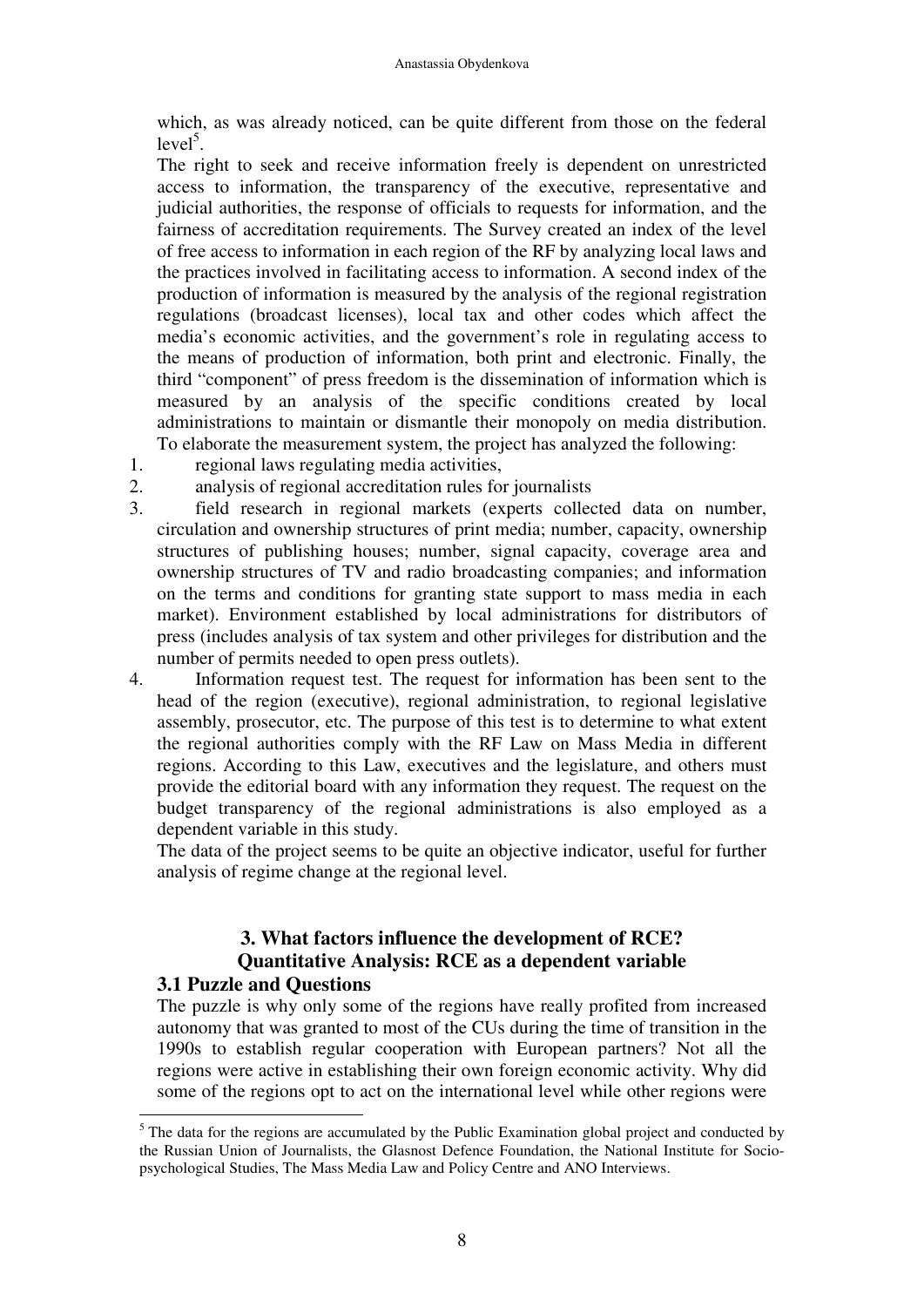reluctant (or unable) to undertake such an initiative? What factors encourage the participation of the regions in international, particularly European, affairs? What factors encourage interregional cooperation?

On the one hand, a number of "contextual" factors might have had some impact on the development of the RCE: (1) geopolitical factors such as common borders, may play a significant role; (2) the level of economic development (includes possession of industries, plants, and natural resources) makes some regions more attractive for investment than others.

On the other hand, RCE was initiated after the major reform of centre-peripheral relations was completed (after both the Constitution and Federation Treaty institutionalized the autonomy of the regions). In this connection, we may presume that the regions with the higher autonomy (constitutional or/and contractual) were more active in interregional cooperation.

"Contextual" factors include geopolitical factors (location in the European part of Russia and Northwest external border, size), the level of economic development and natural resources, and ethnicity. The domestic factor is the status of the CU in the Federation (as the result of the establishment of constitutional and contractual federal asymmetry).

# **3.2 Hypotheses**

The set of the hypotheses is the following:

*Hypothesis 1***:** The geographical factor (size and neighbourhood) makes the cooperation of Russia's regions with Europe more feasible (size).

*Hypothesis 1.1*: The CUs, which are smaller in size, better adapt to the external influence (they are more manageable, and policy learning is followed by fast policy implementation).

*Hypothesis 1.2***:** Those CUs which are located in the European part of Russia are more inclined to cooperate with Europe in trade, common projects and programmes (neighbourhood 1).

*Hypothesis 1.3***:** Those CUs, which directly border the EU, are more likely to establish RCE than the others (neighbourhood 2).

*Hypothesis 2*: Other factors, such as the level of economic development of CUs encourage the RCE by making these resource-rich regions more attractive partners in economic ventures.

*Hypothesis 3*: The CUs that have received greater autonomy within the Federation as the result of the establishment of asymmetrical federal arrangements; and, therefore, are more independent in determining their domestic and even foreign politics, will tend to be more "integrated" into European affairs than the others. This asymmetry has been twofold: constitutional (measured by federal status of the regions as stated in the RF Constitution) and contractual (measured by bilateral treaties which some of the CUs have signed with the federal government specifying additional powers and the rights of these CUs).

*Hypothesis 3.1:* CUs with the status of republics have more opportunity to conduct foreign policy and, therefore have been more active in the development of RCE (as they have more autonomy in both their domestic and foreign politics). The CUs that have received higher federal status in the RF Constitution have developed RCE (the impact of constitutional asymmetry).

*Hypothesis 3.2:* The CUs that have signed bilateral treaties are more "integrated" into European affairs than the others (the impact of contractual asymmetry).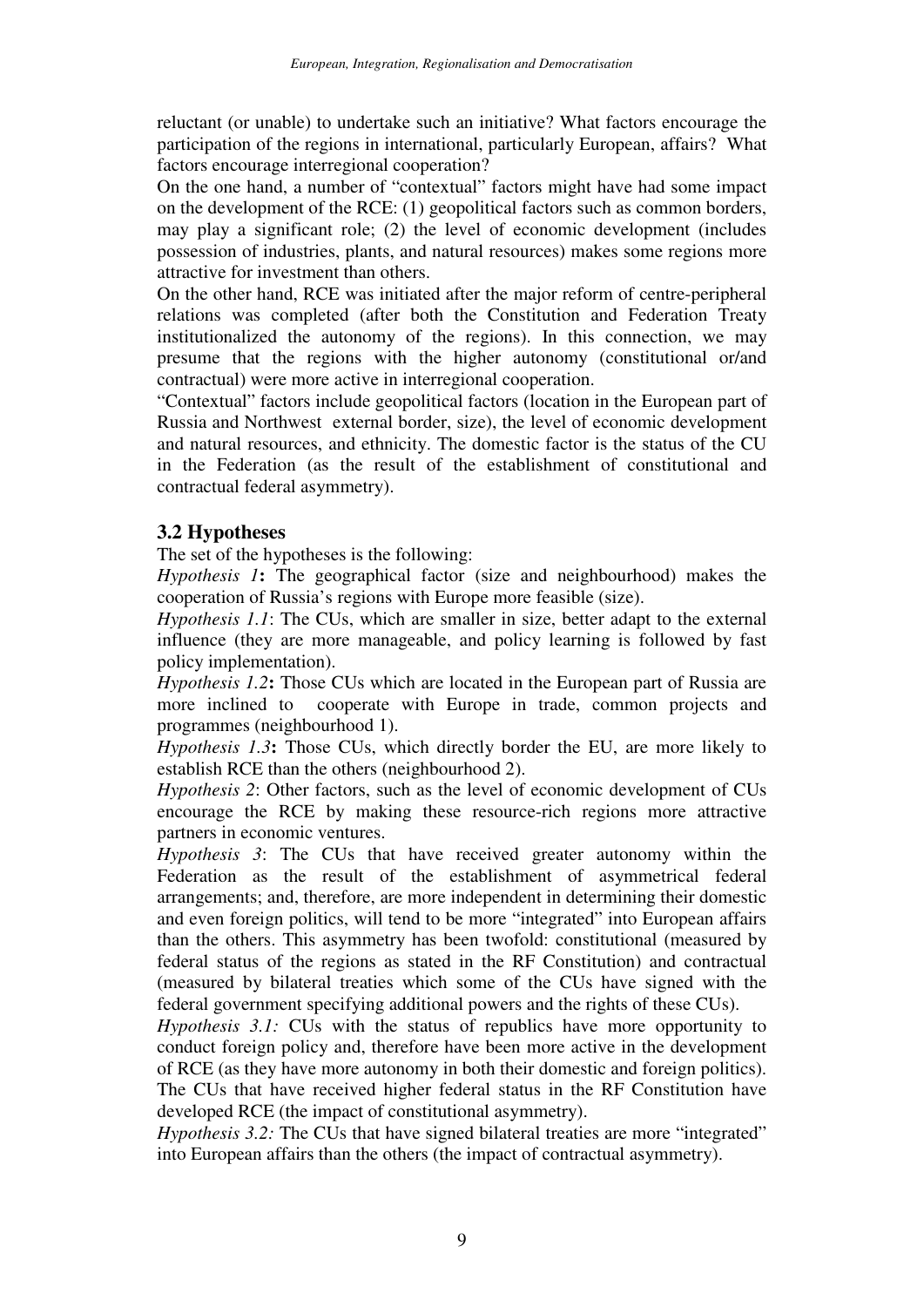# **3.3 Calculations and Analysis**

The index measuring the degree of RCE is (a) the regular trade relations of the some of the CUs with European countries and companies (trade); (b) common projects and programmes (projects); (c) investment (investment risk and investment potential). Accordingly, we run 4 regressions to test these aspects of the dependent variable: two logistic regressions for "trade" and "projects" models and two linear regressions for "investment risk" and "investment potential".

*Table 1*: The role of contextual variables and domestic-policy factors on four aspects of the integration of Russia's regions in Europe $<sup>6</sup>$ </sup>

| Integration through trade  |                   |                   | Integration<br>through                               |                      |  |
|----------------------------|-------------------|-------------------|------------------------------------------------------|----------------------|--|
|                            | and projects      | investment        |                                                      |                      |  |
|                            | Logistic          | Logistic          | <b>Linear</b>                                        | <b>Linear</b>        |  |
|                            | <b>Regression</b> | <b>Regression</b> | <b>Regression</b>                                    | <b>Regression</b>    |  |
|                            | <b>Trade</b>      | Projects          | Invest.                                              | Invest.              |  |
|                            | with              |                   | <b>Risk</b>                                          | <b>Potential</b>     |  |
|                            | <b>Europe</b>     | Model 2           |                                                      |                      |  |
|                            | Model 1           |                   | Model 3                                              | Model 4              |  |
| Contextual                 |                   |                   |                                                      |                      |  |
| variables                  |                   |                   |                                                      |                      |  |
| <b>European</b>            | ä,                |                   | .38<br>$\left( -\right)$<br>$\overline{\phantom{a}}$ | $\overline{a}$       |  |
| <b>Regions</b>             |                   |                   | $3.99$ ) ***                                         |                      |  |
| <b>European</b>            |                   | 3.5 $(1.2)$ **    |                                                      |                      |  |
| <b>Border</b>              |                   |                   |                                                      |                      |  |
| <b>Economic</b>            |                   |                   | $-.30$<br>$\left( -\right)$                          | (6.33)<br>.60<br>*** |  |
| develop.                   |                   |                   | $2.76$ <sup>**</sup>                                 |                      |  |
| <b>Ethnicity</b>           | ÷,                | $\blacksquare$    | $\overline{\phantom{a}}$                             | ÷,                   |  |
| Domestic                   |                   |                   |                                                      |                      |  |
| policy                     |                   |                   |                                                      |                      |  |
| variables                  |                   |                   |                                                      |                      |  |
| Federal                    |                   |                   |                                                      |                      |  |
| <b>Status</b>              |                   |                   |                                                      |                      |  |
| <b>Bilateral</b>           | $1.26(.57)$ *     |                   |                                                      |                      |  |
| <b>Treaties</b>            |                   |                   |                                                      |                      |  |
| <b>Nagelkerke</b>          | .25               | .49               |                                                      |                      |  |
| R Sq.                      |                   |                   |                                                      |                      |  |
| <b>R</b> Square            |                   |                   | .41                                                  | .55                  |  |
| <b>Adjusted</b><br>$\bf R$ |                   |                   | .37                                                  | .52                  |  |
| <b>Square</b>              |                   |                   |                                                      |                      |  |

*Note*: Entries for Logistic Regressions are Beta (B) and Standard Error (SE) given in parentheses Entries for Linear Regressions are Standardized Coefficients (Beta), with t-test given in

parentheses.

\*\*\* significant at the 0.00 level

\*\* significant at the 0.01 level

\*significant at the 0.05 level

<sup>&</sup>lt;sup>6</sup> The size factor was omitted because initially it has shown no significant impact at all. Ethnicity showed a slight impact. Therefore, it was kept in the calculations.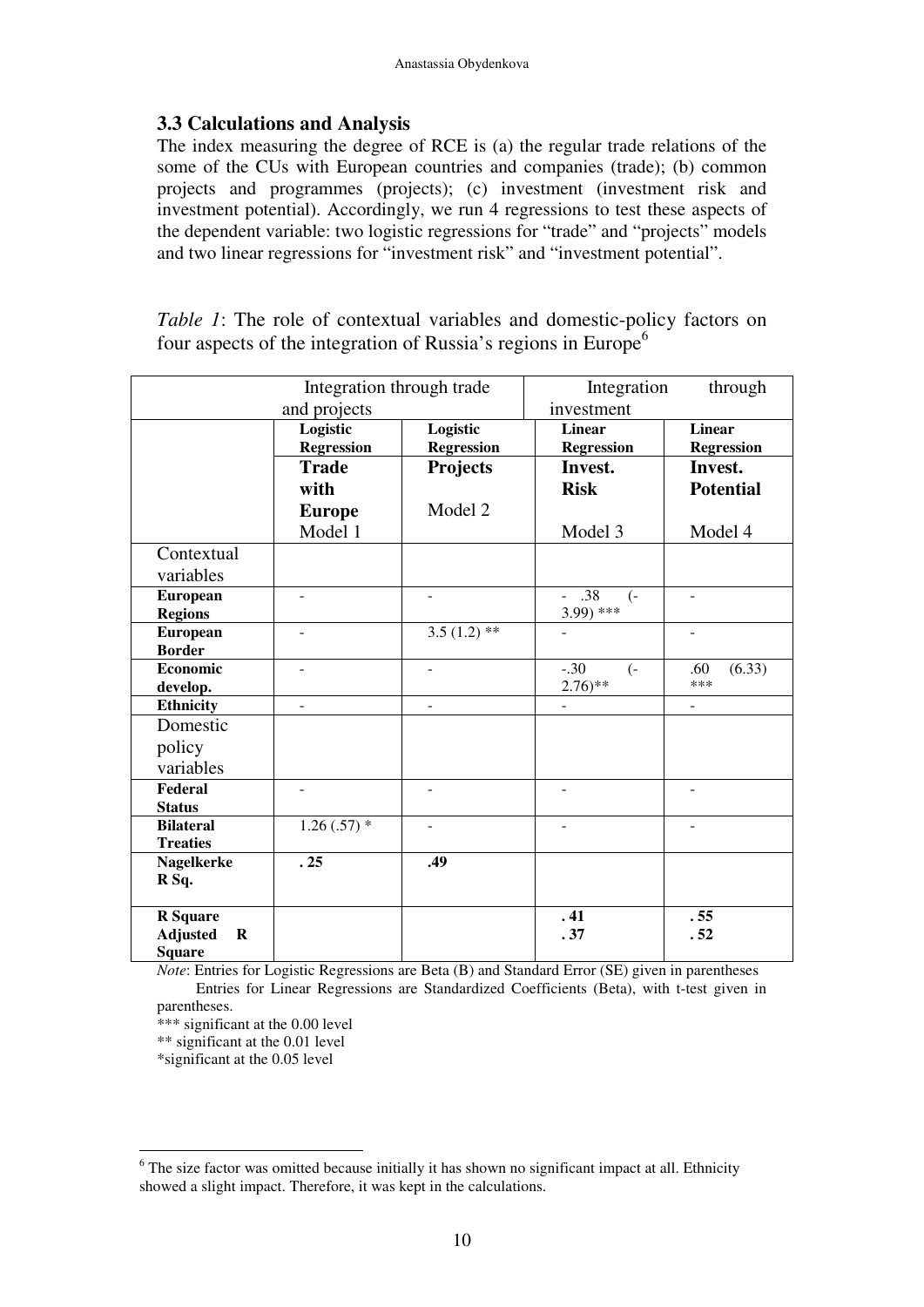The calculations help to draw conclusions with respect to the factors which might encourage regions of a federal non-member state to develop cooperation with European regions, companies, and organizations. It also helps to answer a more theoretical question regarding the factors motivating the RCE.

*Model 1* of the table shows that such "contextual" factors, such as geopolitical location in the European part of the RF, or a direct border with EU-countries had no impact at all on the forming of trade links between the Russian regions and Europe. Neither did economic development provide an explanation. Therefore, we can reject the hypothesis that only economically developed regions are proper trade partners. Another factor, ethnicity, did not appear to be of any importance. Thus, the so-called "ethnic regions", mini-states within the RF, were not particularly active in establishing trade connections with Europe.

Among the "domestic-policy" variables, "constitutional asymmetry" seems to be insignificant in forming the trade policy of the regions. The republics, as the regions with the highest autonomy institutionalized by the Constitution, have not established any regular trade links with Europe. Although the Constitution gives them a wider range of powers to conduct both domestic and foreign policies, it seems it did not encourage them to develop trade links with foreign states.

The second parameter of "domestic policy" factors, "contractual asymmetry", seems to be the only one which "encouraged" the CUs to develop regular trade relations with EU Member States. The variable of "bilateral treaty" demonstrated the highest significance in the logistic regression with Beta = 1.26 and Standard Error  $= .57$  and the overall significance at the 0.05 level. Finally, for the whole model, the Nagelkerke R Square was equal .254.

In other words, those regions that have received greater autonomy, more enhanced rights in the area of conducting their own foreign and trade policy in the form of bilateral treaties, or power-sharing agreements, became the most active trade-partners of European counterparts compared with those regions which did not have such agreements. One may hypothesize that the explanation for this is not the bilateral treaty itself but rather the level of economic development which initially had encouraged these regions to ask for bilateral treaties. However, this suggestion can be rejected on the ground that the level of economic development demonstrated no significance at all in *Model 1*. Therefore, economic development is not a sufficient condition for the development of trade with Europe.

*Model 2* analyses which factors influenced the activity of some of the regions in concluding joint projects and programmes on a regular basis over the 1990s (for example on the implementation of democratic norms; cultural projects; academic exchange etc.). As may be expected, only geographic location was a significant factor for involvement in such projects. However, being located in the European part of Russia was not a sufficient factor in developing closer ties with European neighbours through such projects. Only the regions bordering the EU countries located in Northwest Russia (with EU-border) were the most active in participating in the EU's projects and programmes launched in the regions. Logistic regression has demonstrated that about 90 % of the regions involved in these projects and programmes were located in the Northwestern part of Russia and had a direct border with the EU.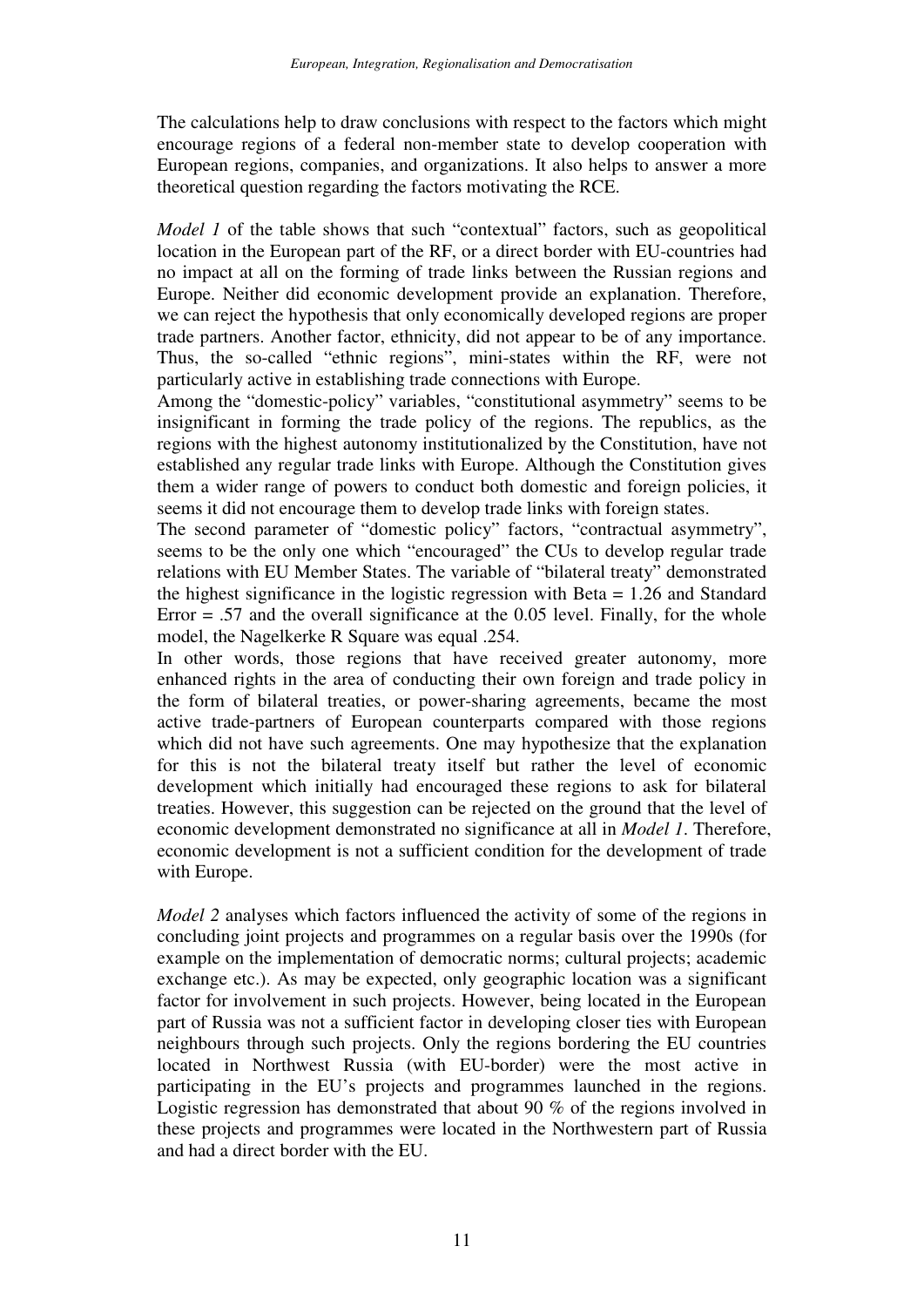The level of economic development and ethnicity did not play any role at all. "Constitutional asymmetry" was not significant either. However, bilateral treaties proved to be more important in calculations of the second regression. In other words, the regions involved in common projects with European countries tend to have power-sharing agreements with the federal authorities and having these agreements had an "inducing" effect on the integration process.

*Model 3* demonstrates the importance of cooperation in investment. Among the "contextual" variables, location in the European part of the RF seemed to be the crucial one. The regions located in the European part of Russia exhibited a much lower investment risk than those located in the Asian part of the country. This geopolitical variable of location in the European part of the RF was the most significant factor (Significant at .000 level), with Beta =  $-0.381$  and t-test =  $-0.399$ . Having a direct border with the EU plays no role at all (though it might be undervalued in calculations because out of 89 regions, very few have a direct border with the EU).

 Another "contextually" significant variable was the level of economic development (significant at .01 level). The more economically developed the region was, the less investment risk was involved. The variable demonstrated the Beta =  $-0.299$  with t-test =  $-2.76$ .

"Domestic-policy" variables did not seem to have had any impact on the investment risk – apparently the constitutional arrangement and bilateral treaties of the regions with the federal government did not affect the level of the investment risk in the regions.

The whole model has a quite high R Square (R Square  $= .411$  and Adjusted R Square = .366). Therefore, the "European" regions of Russia (those CUs which are located in the European part of the continent) are more attractive investment destinations and, seem to be more compatible with European legal and political norms (as the rank of investment risk incorporated the evaluation of the regions across legal, political, crime, ecological parameters).<sup>7</sup>

*Model 4* demonstrated what factors influenced successful investment in the regions. Such "contextual" factors as geopolitical location and ethnicity had no impact at all at the investment experience (also called "investment potential" as it is also a guidance for future investments in the regions). Neither did "domesticpolicy" factors affect the investment potential. The only significant factor was the level of economic development of the regions (this variable is significant at .000 level in this particular *Model*). This model has an even higher R Square (R Square  $= .552$ ) than R Square of the previous models.

# **3.4 Conclusion**

The statistical calculations help to draw some theoretical conclusions concerning the interplay of "contextual", "domestic-policy", and "foreign policy" factors. It is important to highlight the different impact of "contextual" and "domesticpolicy" variables on the RCE. The theoretical findings can be demonstrated with the help of the diagram (See Diagram 2 below).

 $\overline{a}$  $<sup>7</sup>$  For details see Chapter 4 and 5 which describe in detail the EBRD evaluation system.</sup>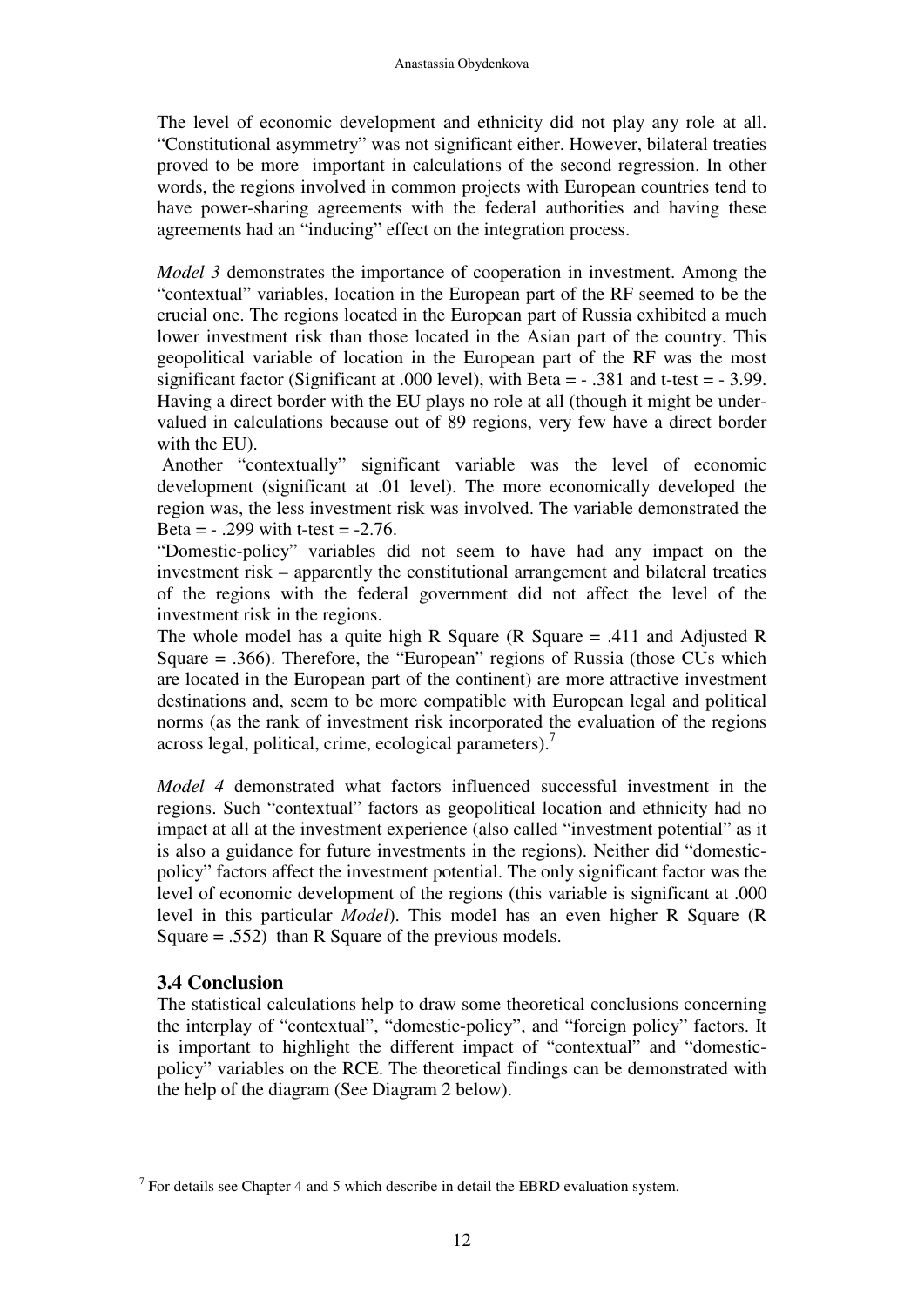



Among the "contextual" factors, the geopolitical factors (both location in the European part of the RF and a direct border with the EU) proved to be important. The regions located in this part of the country are more attractive for investment and have lower investment risk compared to those located in the Asian part of the RF. However, such factors as "ethnicity" and the geopolitical factor of "size" seem to be insignificant. Being an "ethnic-region" does not make the region more active in foreign policy even if it possesses additional autonomy.

The same conclusion is relevant to the two "domestic-policy" factors: "constitutional asymmetry" and "contractual asymmetry". The Constitution outlining formal differences between the various regions seems to have had no impact on the activity of these regions in establishing cooperation with Europe. However, those regions which have signed bilateral treaties and, thus, enhanced their autonomy, seem to have developed stronger trade links, cultural and academic ties with Europe.

The statistical calculation confirmed *Hypothesis 1* which stated that the geographical factor makes the RCE more feasible. However, it rejects the hypothesis that the CUs which are smaller in size are better able to adapt to external influence because they are more manageable, and policy learning is followed by more rapid and effective policy implementation. The analysis confirmed that **t**hose CUs which are located in the European part of Russia and those with a direct border with the EU are more inclined to be "integrated" in Europe through trade, economic ties, common projects and programmes .

The next hypothesis has stated that the level of economic development of CUs should encourage RCE because economically developed regions are attractive partners in economic ventures. This hypothesis has proved to be valid but only to a degree. The level of economic development was not important in developing trade ties and common projects; however, it was significant in the development of investment projects.

The third hypothesis has stated that CUs that had received more autonomy within the Federation as the result of the establishment of asymmetrical federal arrangements (therefore, are more independent in determining their domestic and even foreign politics) tend to develop more cooperation with European countries than the others. The asymmetry was twofold: constitutional (as measured by the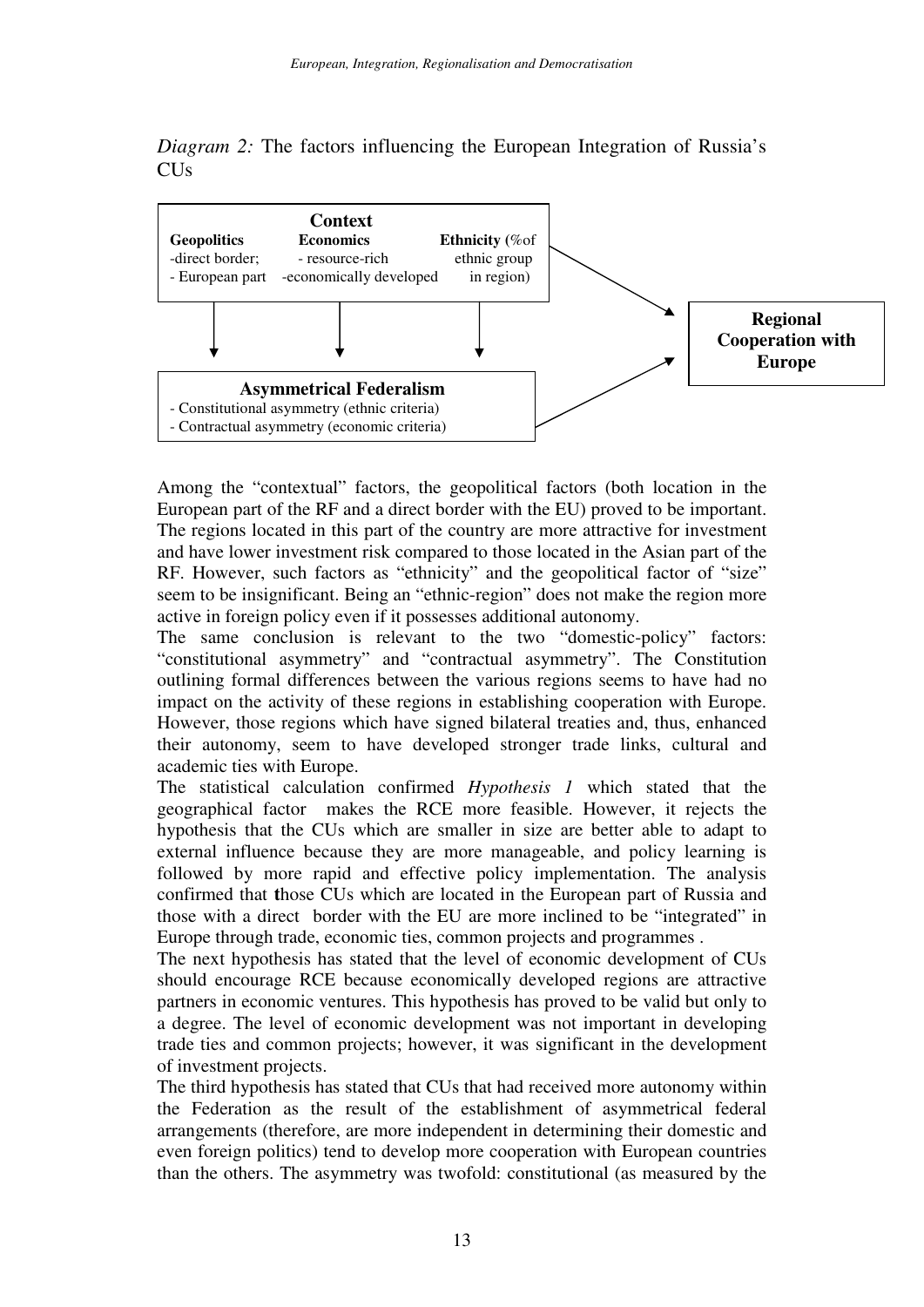federal status of the regions as it is stated in the RF Constitution) and contractual (as measured by bilateral treaties which some of the CUs have signed with the federal government specifying additional powers and the rights of these CUs). The former type of asymmetry had no impact, while the contractual or informal one did have positive effects encouraging the favoured regions to be more active in establishing trade links, common projects, and other forms of cooperation.

To conclude, domestic policy factors seem to be the real and almost the only determinant of RCE. Regional cooperation depended on politics of federal government, on reforms of federal design and on asymmetrical federal arrangements which was an outcome of these reforms.

# **4.Value Expansion and Policy Learning: testing the impact of RCE on the regime transition in the 89 CUs of the RF**

### **4.1 Questions and Puzzles**

This section analyses RCE as an independent variable and traces its potential effect on the development of democratic tendencies in the Russian regions by the end of 2000. Why should we analyse the impact of the RCE on regime transition? Firstly, all of European countries can be broadly characterized as democracies. The principle of democracy is also an officially recognized value of the EU and, therefore, is a predominant characteristic of the integration process. Secondly, the EU had to face directly the problem of the regime transition during its enlargement process. And most of the requirements for new member states were concerned with the problems of the regime transition in the Central European countries. Therefore, it is quite a challenging task to explore whether there is any EU "democratic impact" in the regions of Russia, as the biggest EU's neighbour. That also allows us to test one of the "classical" theories of European integration; that "value expansion" is one of the possible outcomes of cross-border communication.<sup>8</sup>

Being "integrated" into Europe means more than just geographic location within the European continent and having interdependent economies. It also means shared political values which are, generally speaking, the core of a political culture built on the principles of democracy, human rights, the rule of law, civil society, and market economy. Most of the EU-RF common projects and programmes at the sub-national interregional level were meant to enhance these principles.

The regular cooperation of Russian regions and European partners are measured by "trade", "projects", "investment risk" and "investment potential" (the last two categories are based on the success of the previous experience of investment).

However, geopolitical factors – proximity to the EU, common border with European countries – may provide a partial explanation of policy learning and more successful development of democratic trends in the regions. Therefore, we include two more independent - "contextual" - variables measuring the "geopolitical belonging" to Europe which is measured by: (1) location in the European part of the RF and (2) the existence (or absence) of a direct border with EU-countries. The last two variables allow us to test whether geographic proximity, as argued by Deutsch, is a sufficient condition for "value expansion".

 $\overline{a}$ 8 Deutsch, 1966, *Nationalism and Social Communication.* The M.I.T. PRESS, Massachusetts Institute of Technology, Cambridge, Massachusetts, and London, England.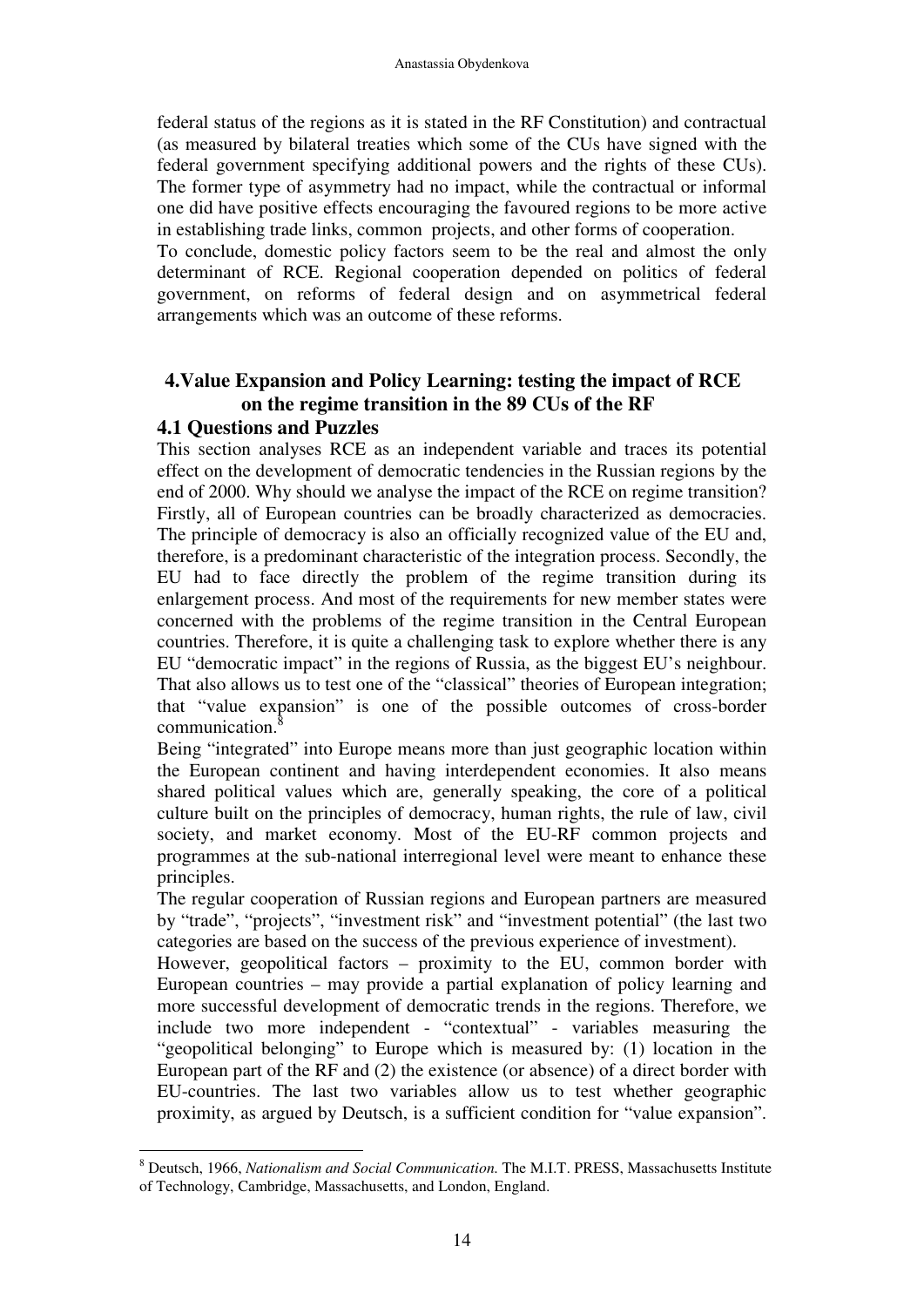We assume that the regions located in the European part of Russia and those in the Northwestern part (with a direct EU border) should be more "democracy prone" compared to the regions located in the Asian part.

Therefore, we distinguish six, independent, variables, that might explain the success or failure of democratization: two geopolitical variables and four variables reflecting different forms of cooperation with Europe through trade, projects, and investment<sup>9</sup>.

The dependent variable is the level of democracy which is measured by a set of indicators elaborated by the Public Examination Global Project. The Project includes a thorough analysis of the local laws and the practices of the mass media (research on press freedom). Press freedom was subdivided into freedom of access to information, distribution of information, production of information; and budget transparency index.

# **4.2 Hypotheses**

There are six hypotheses which are tested by the method of linear regressions:

*Hypothesis 1*: The European neighbourhood has a certain impact on expanding a "democratic environment" to its neighbours. This hypothesis is subdivided into two others:

*Hypothesis 1.1*: Those regions that are located in the European part of the RF tend to be more democratic than the others located in Asian part of the country.

*Hypothesis 1.2*: A common border with the EU (and, as a result of it, more intensive cross-border communication) is inclined to make a region more democracy-prone as compared with others.

*Hypothesis 2*: Regular trade relations may have the effect of "expanding the democratic environment" on trade-partners.

*Hypothesis 3*: Joint projects and programmes may facilitate the regime transition through "policy learning".

*Hypothesis 4*: Investment, as one of the types of "communication", has influenced the politics of regional authorities and made the regions democracy prone. This variable is composed of a ranking of investment risk and ranking investment experience by the end of 1990s (*Hypothesis 4.1* and *4.2*).

# **4.3 Calculations and Analysis**

According to the number of aspects of the dependent variables, we have run five regressions with two geopolitical predictors ("European location" and "EU border") and four "co-operational" predictors of "cooperation" ("trade", "projects", "investment risk" and "investment potential"). The regressions test what factors encouraged the development of regional laws protecting free access to information (*Model 1*); free production of information (*Model 2*); free distribution of information (*Model 3*); press freedom in general which incorporates freedom of access, production, and distribution (*Model 4*); finally, the last regression tests the possible "external" impact on the development of democratic practices and implementation of laws through the request for information on budget spending addressed to the executives of all CUs. According to both regional and federal laws, the executives must provide the information on budget spending if they receive such a request from the public (*Model 5*). The last model shows not only the official existence of laws but also

 $\overline{a}$ <sup>9</sup> The six aspects of integration are described in Section 6.7, pp.40-41.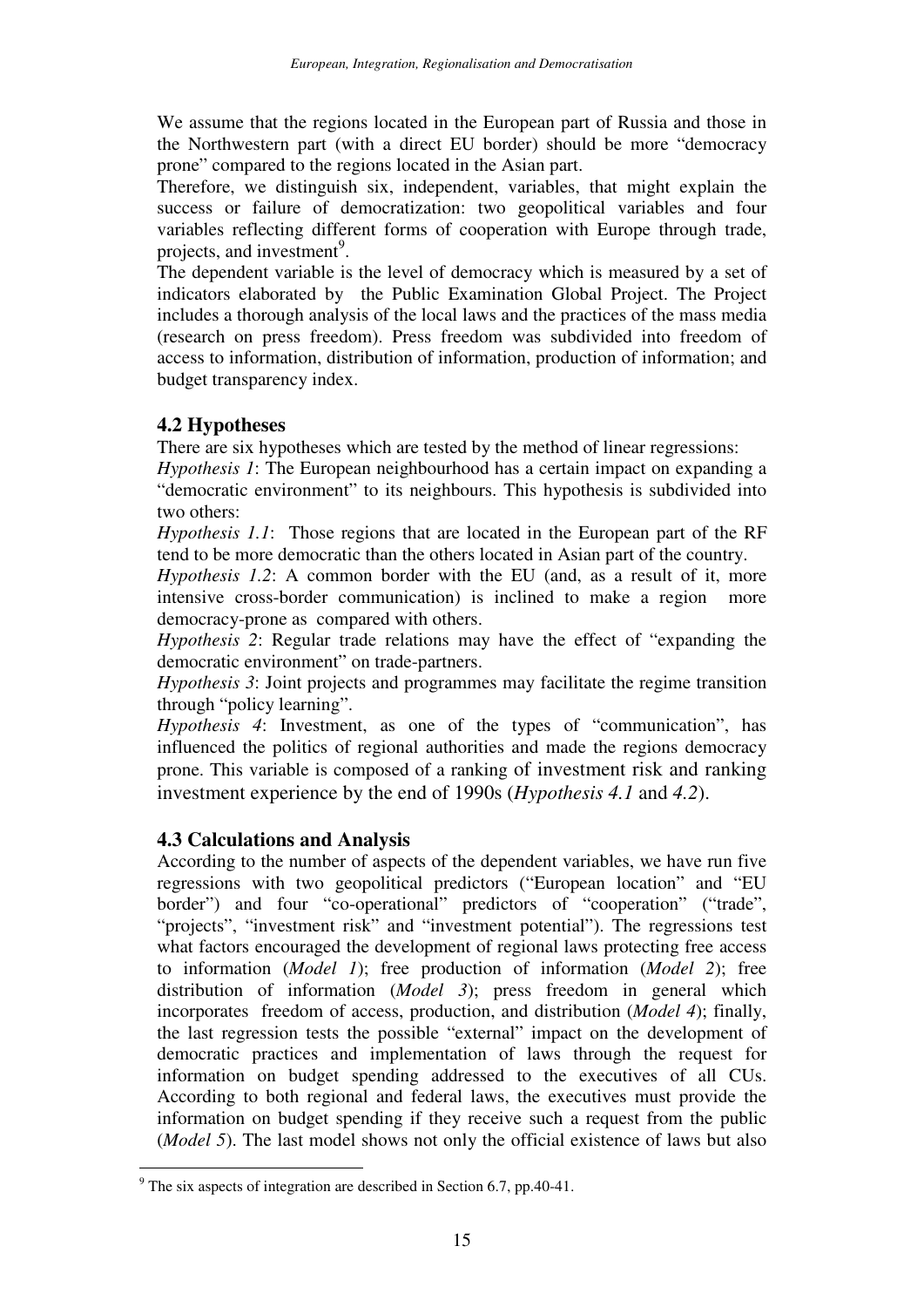how laws are observed by the regional governments. The test of the implementation of laws was conducted as final stage of the Project (PEGP): a request for information concerning budget transparency was sent to all of the administrations of the 89 constituent units of the RF and was evaluated according to a system of indexes elaborated by PEGP. All of the dependent variables were ordinal. Therefore, we used only the method of linear regression. The results of the five regressions are demonstrated in *Table 5*.

| <i>Table 2:</i> The impact of European integration on the regime transition at the |  |  |
|------------------------------------------------------------------------------------|--|--|
| regional level.                                                                    |  |  |

|                           | <b>Free</b><br>access<br>Model<br>1 | Free<br>producti<br>on<br>Model 2 | <b>Free</b><br>distributi<br>on<br>Model 3 | <b>Press</b><br>Freedom<br>Model 4 | <b>Budget</b><br><b>Transpare</b><br>ncy<br>Model 5 |
|---------------------------|-------------------------------------|-----------------------------------|--------------------------------------------|------------------------------------|-----------------------------------------------------|
| Geopolitical<br>Variables |                                     |                                   |                                            |                                    |                                                     |
| Eur.<br><b>Regions</b>    |                                     |                                   |                                            |                                    |                                                     |
| Eur.<br><b>Border</b>     |                                     |                                   |                                            | $\qquad \qquad$                    |                                                     |
| Cooperation<br>Variables  |                                     |                                   |                                            |                                    |                                                     |
| <b>Trade</b>              |                                     |                                   | $-.23$<br>$\overline{(-)}$<br>$2.05)*$     | ÷                                  | $\overline{\phantom{a}}$                            |
| <b>Projects</b>           | $\overline{\phantom{a}}$            | $\overline{\phantom{a}}$          |                                            | ÷                                  | $\overline{.35}$<br>(1.33)                          |
| Inv. Risk                 | $-.23$<br>$(2.00)*$                 | $-.40$<br>$(-2.82)$ **            | $\overline{\phantom{a}}$                   | $-.22$<br>$(-2.00)$                |                                                     |
| Inv.<br><b>Potential</b>  |                                     | .30<br>$(2.63)$ **                | .223<br>(1.87)                             | .39<br>$(3.70)$ ***                |                                                     |
| <b>R</b> Square           | .14                                 | .21                               | .14                                        | .28                                | .07                                                 |

*Note*: Entries are Standardized Coefficients (Beta), with t-test given in parentheses.

\*\*\* significant at the 0.00 level

\*\* significant at the 0.01 level

\* significant at the 0.05 level

*Model 1:* The right to seek and to receive information freely is dependent on unrestricted access to information, transparency of executive, representative and judicial authorities, the response of officials to requests for information, and the fairness of accreditation requirements. The Survey created an index of the degrees of the **freedom of access** to information in each of the regions of the RF by analyzing local laws and the practices involved in facilitating access to information. The only significant independent variable influencing this parameter was investment (risk). The regions with lower investment risk tend to have better access to information. Standardized coefficient (Beta) of investment risk is -.23 and it is significant at the 0.05 level. Taking into account that parameter of investment risk is based on investment experience during the previous years, this suggests that, being a "communication link", investment did have a certain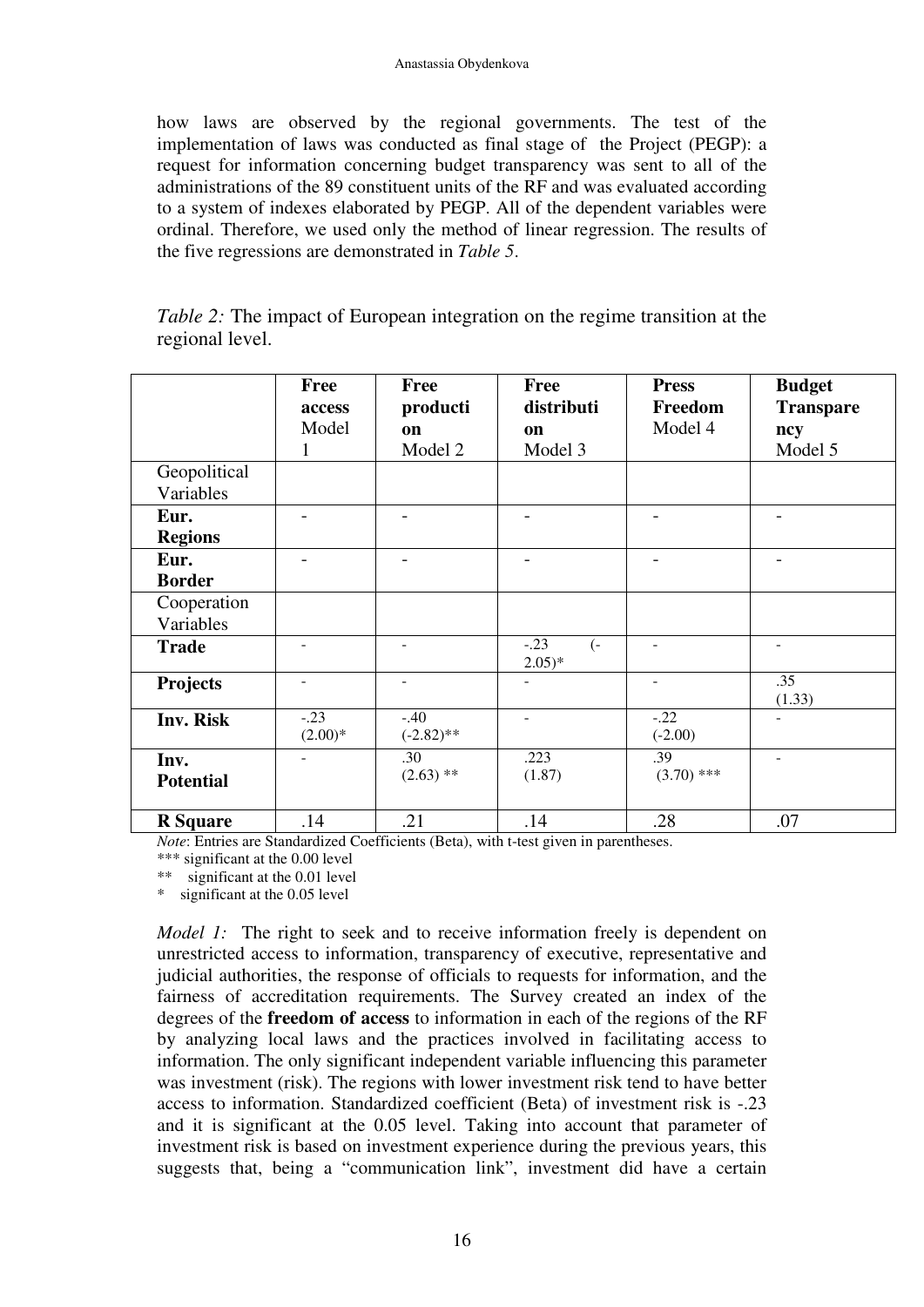influence on the development of the transparency of regional executives, representative and judicial authorities. This was reflected in the response of officials to the requests by PEGP for information, and in the establishment of fairer accreditation requirements in the regions. The R square of the model is .138 and it has revealed one influential factor.

*Model 2:* Second index indicating **production** of information was measured by an analysis of the regional registration regulations (broadcast licenses), local tax and other codes which affect the media's economic activities, and the government's role in regulating access to the means of production, both print and electronic. There are two indicators of investment (risk and potential) which were shown to have quite a significant impact on the "freedom of production". The investment risk has Beta -.345 with t-test -2.82 and is significant at the 0.01 level. The Beta of the investment potential is equal to .295 with t-test equal to 2.63. The R square of the model is .21 indicating some improvement from the previous model. The regional registration regulations, local tax and other codes which affect the media's economic activities present a more flexible area which is more adaptive to standards of democratic societies.

*Model 3:* The third "component" of press freedom is **dissemination of information.** It was measured by the analysis of the specific conditions created by local administrations to maintain or dismantle their monopoly on media distribution. This is probably the best single indicator of press freedom since it reflects the problem of monopoly in media dissemination. The regression revealed the positive impact of trade and investment on press distribution, on the establishment of regional laws regulating media activities and on the analysis of regional accreditation rules for journalists. Regular trade ties with European partners seem to have encouraged local administrations to establish a liberal environment for press agencies (that was measured by an analysis of (non-) favourable taxation and by the number of permits given to press agencies).

*Model 4* The fourth model incorporated all three aspects of **press freedom**: freedom of access, freedom of production, and freedom of distribution. It confirmed the previous findings on the importance of both indicators of investment experience. The R square of the model was higher than in all other models, R square  $= 0.28$ .

*Model 5* **Budget Transparency** was tested in the information request test. A request for information was sent to the head of the region (executive), regional administration, to regional legislative assembly, prosecutors, etc. The purpose of this test is to determine to what extent the regional authorities comply with the RF Law on Mass Media in different regions. According to this Law, executives, the legislature, and others must provide editorial boards with any information they request. This is the reflection, not only of the institutionalisation of democratic norms, but also of the implementation of laws, of democratic culture, and democratic attitudes towards the electorate (which is a more advanced stage of transition to democracy). Unfortunately the test requesting information on the budgetary transparency of regional administrations that was sent to all of the regional executives had a very small response rate. In most cases, the authorities either ignored the request or provided an unsatisfactory answer. Given this fact,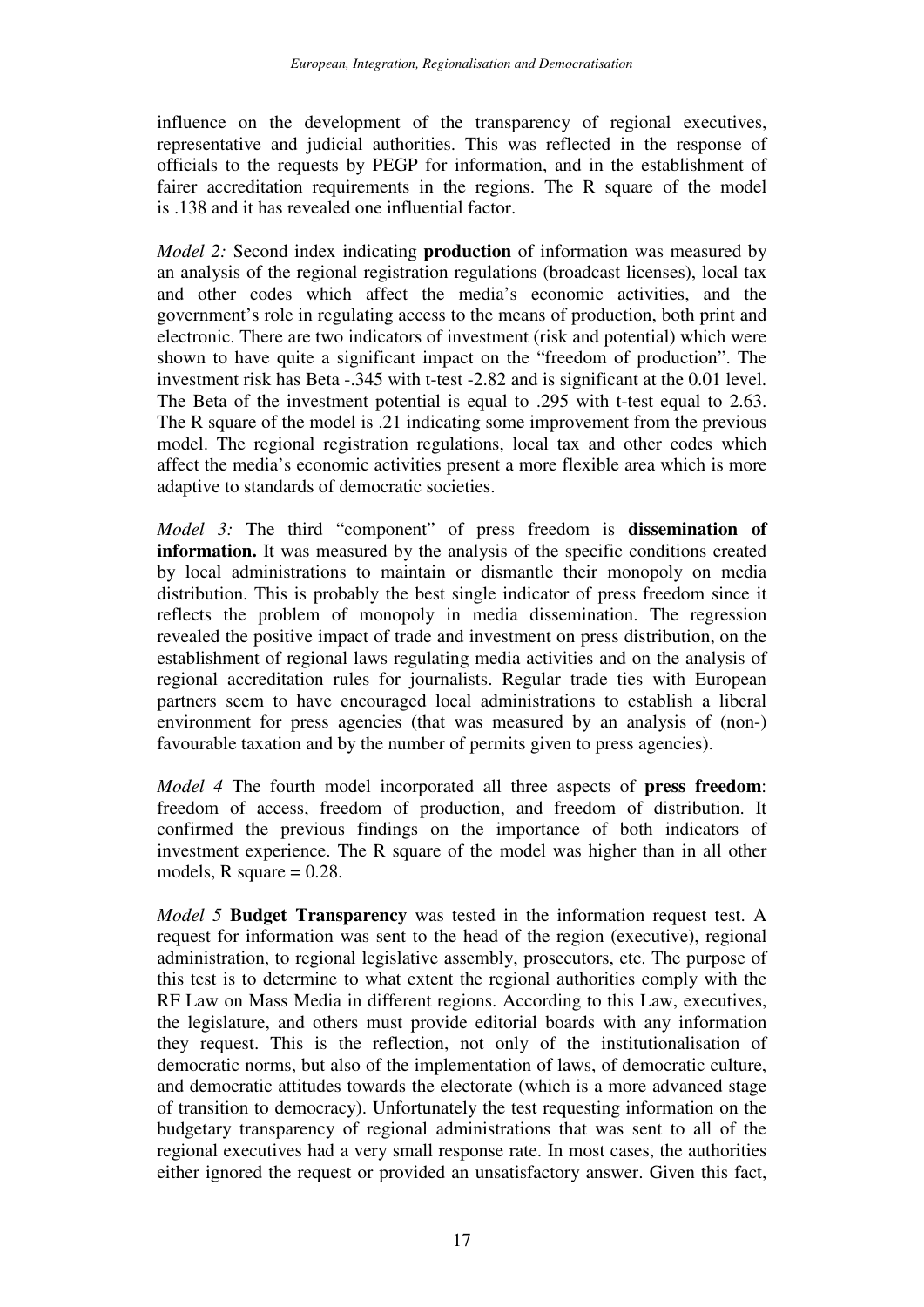the R square of the model turned out to be quite low (just .073). However, it is remarkable that the regions that had participated in the joint EU's projects demonstrated the highest responsibility of the regional administration towards such a request. The significance was  $0.18$  with Beta = .354 and t-test = 1.33. The participation in the EU Projects were the only significant variable influencing the development of such an "advanced" stage of democracy as "value implementation".

However, it was the only regression which demonstrated a significant positive influence of EU-RF regional projects and programmes. The executives of the CUs that were participating in such programmes and projects (some of which were aimed at enhancing democratic practices) turned out to be the most responsive to a request for information on budget transparency. Both the answer to such a request and the content of an answer clarifying how and when the budget of the regions was spent is a good indication of consolidating democracy on the regional level.

#### **4.4 Conclusion**

None of the *geopolitical variables* (neither location in a European part of the RF nor a direct border with the EU) has had any significant impact on any of the five indicators of regime transition. Thus, we reject the hypothesis, forwarded by Deutsch, that roads, neighbourhood, seaports, etc., as the means of cross-border communication, lead to "expansion of democratic values". Those regions which "shared" borders, roads, and other such means of "communication" did not seem to be more democratic than the regions which were remote from the EU borders.

In contrast, so-called "*cooperation variables*" (cooperation in investment, trade, non-profit projects) turned out be quite significant. All of them, have exhibited some influence on different aspects of the dependent variable. The trade relationship was shown to have a positive influence on freedom of distribution. Participation in EU projects encouraged development of a democratic culture, or in other words "value implementation" (which was tested by the request for information on budget transparency). Finally, investment has proved to be significant in all of the regressions with the exception of "budget transparency"<sup>10</sup>.

### **5. Conclusion:**

# **Interplay of "internal" and "external" factors**

### **5.1 Interactive Approach**

The paper has focused on the role of contextual and institutional domestic-policy factors on the developing RCE. Having analyzed this relationship, the paper has addressed the issue of regime transition as a dependent variable with a determinant of RCE as an external factor, controlling for a number of contextual factors.

Thus, the phenomenon of RCE was analyzed as both a dependent and an independent variable. First, the research has focused on factors that might have encouraged the cooperation of Russia's regions with European counterparts. The main argument was that the domestic policy of central government (establishment of asymmetrical federalism) had influenced not only the

 $\overline{a}$  $10$  However, that might be due to a very low turn-out of the answers to the information requests that had been sent to the regional governors.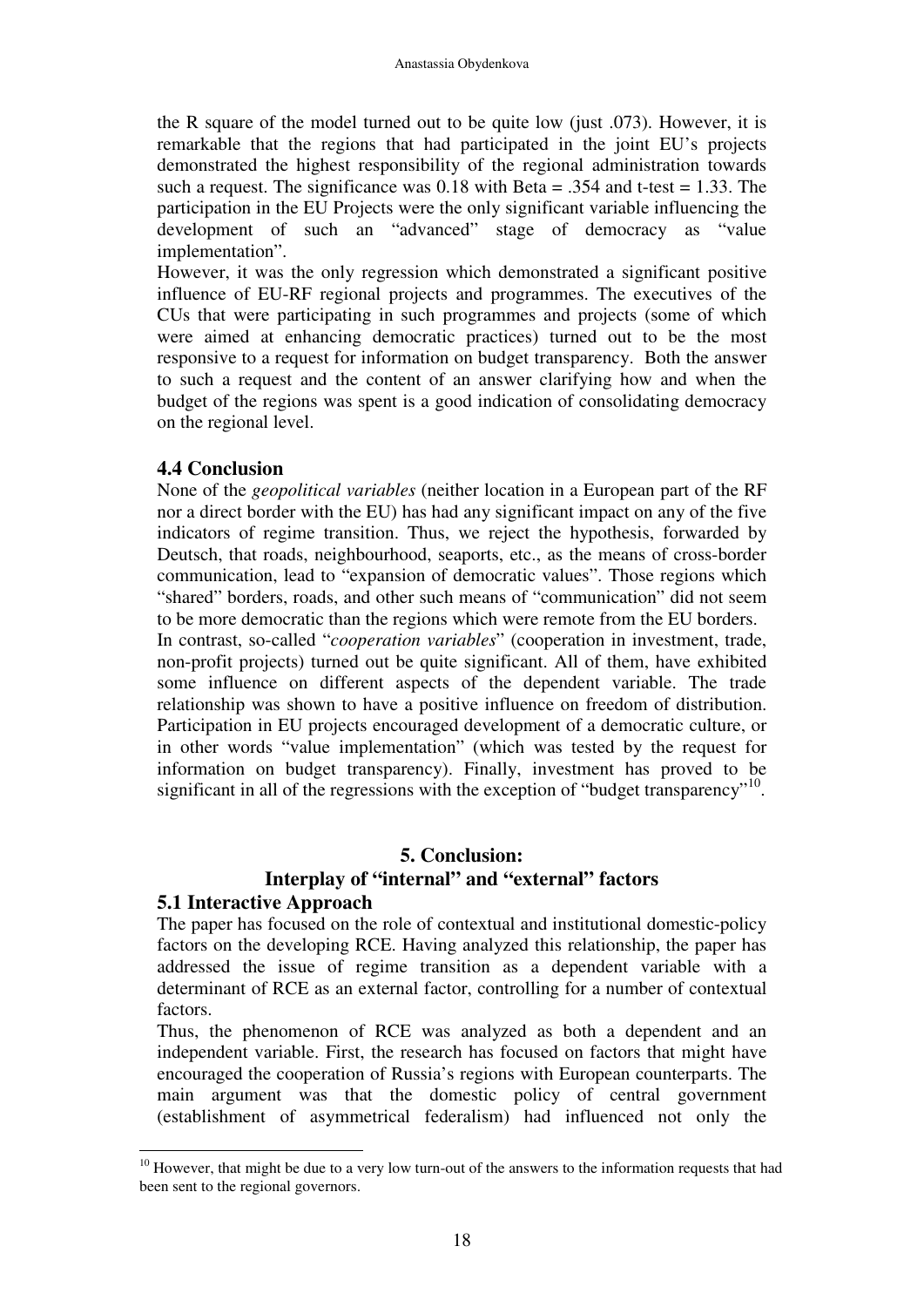development of internal regional politics but also the development of cooperation links with Europe. Second, it has asked what has been the impact of this cooperation on regime transition in the regions.

Therefore, the paper has attempted to shed some light on the interplay of *contextual, domestic and international factors*. In other words, it has analyzed how the domestic reform of the administrative state structure had influenced the development of RCE. How has the establishment of asymmetrical federalism (both constitutional and contractual) influenced the development of the foreign policy of Russia's regions towards Europe? How has RCE influenced the regime transition in the regions which had been involved in this cooperation?

The "context" is further subdivided into "geopolitical" factors, economic development, and ethnicity in each of the 89 regions. Asymmetrical federal arrangement is composed of constitutional and contractual federal asymmetry, as we have seen. The European integration of the Russian regions was influenced by both the "context" and "domestic-policy-factors" (reforms of a federal design). However, both the asymmetrical federalism and RCE seem have influenced the nature of regime transition in the 89 regions.

*Diagram 3:* The factors influencing the European Integration of the CUs and the impact of European integration on the Regime Transition in the CUs.



The findings can be subdivided into (1) the impact of contextual factors on development of RCE; (2) the impact of domestic-policy factors (constitutional and contractual asymmetry) on development of RCE; and (3) the impact of RCE on regime transition in the regions which had participated in this cooperation.

### **5.2 Effect of "context" on development of RCE**

The paper has posed the question on the role of "contextual" factors in developing cross-border regional cooperation of Russia's regions with its European counterparts. Given the geographic disparities across Russia's regions (about a half of the CUs are located in the European part and another half in Asian part of the country), the size of the country, the ethnic mosaic, one might suggest that this "context" might have had a certain impact on differences on both the formation of foreign policy of the regions towards Europe and the success of democratization. We have hypothesized that the regions located in the European part of Russia are more open to the development of democratic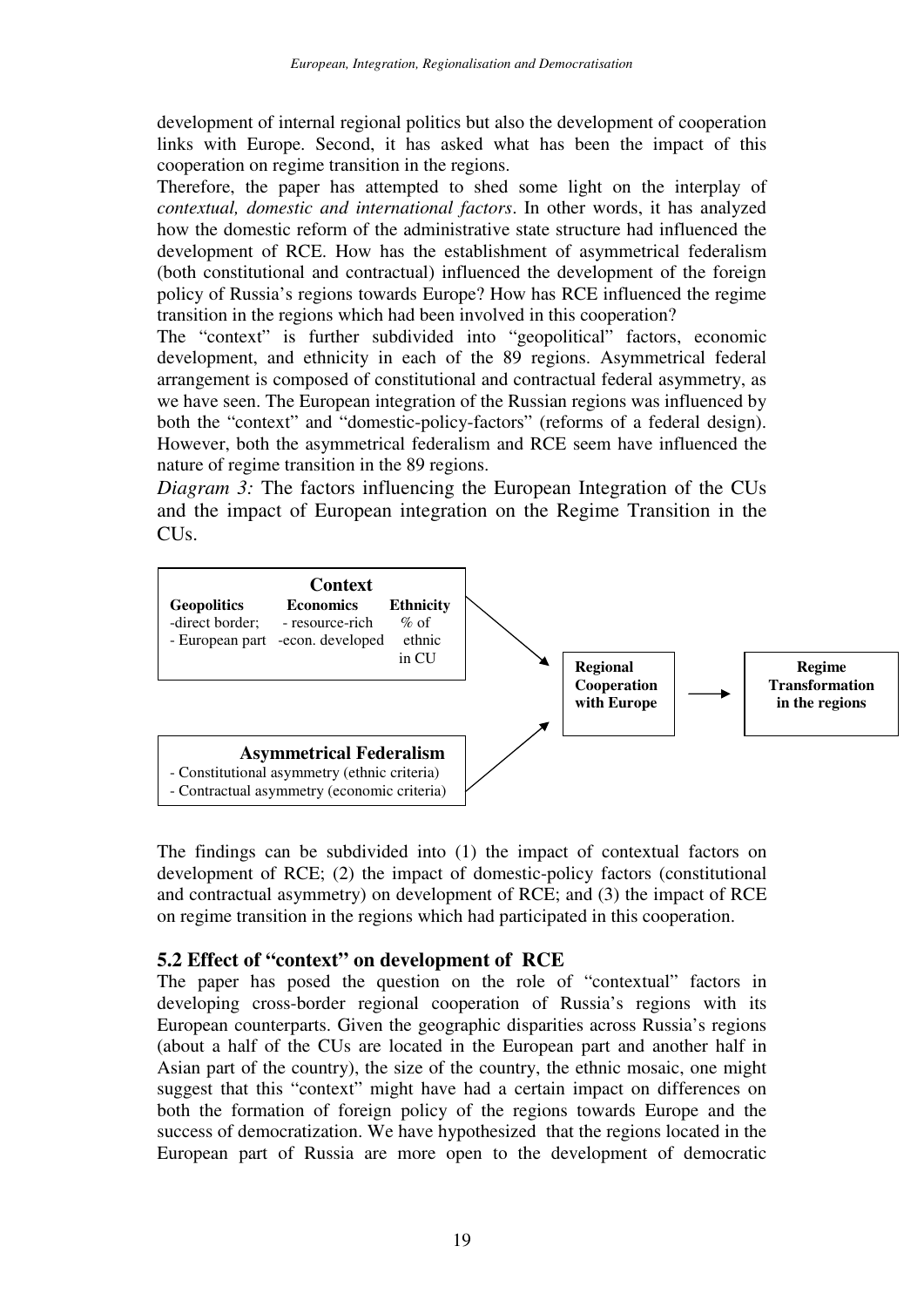institutions and the adoption of democratic values than those located in Asian part.

However, the statistical analysis has demonstrated that such geopolitical factors as size, population, and even location in the European part of Russia has had no influence at all at the development of trade, involvement in joint projects, and potential investment. This indicates a critical change in international relations – a predominance of the political dimension over the geographic and geopolitical one. However, the regions located in the "European" part of Russia seem to have lower investment risk than those located in the Asian part. Another geopolitical factor, proximity to the Northwestern border, allowed CUs to participate more actively and regularly in a number of joint projects and to be involved in a number of cross-border regional organizations.

Another important conclusion is concerned with the role of ethnic minorities in the RCE. The hypothesis has stated that ethnically defined regions (republics) tend to be more active on the international arena as they have higher autonomy than the other CUs. The statistical calculations have demonstrated that the ethnic CUs are rather detrimental to the establishment of cultural, academic, political, and economic relations with Europe. It is an even more surprising discovery if one takes into account that most of the ethnic units (republics) not only have more autonomy in conducting their own policy, but are also quite rich in natural resources and could be potential trade partners of European companies. However, the variable of ethnicity exhibited , in fact, aslighty negative effect on potential cooperation with European partners.

The third contextual factor analyzed, was the level of economic development of a region. That factor proved to be significant for the development of investment projects. The regions with a developed economy seemed to be the preferred choice of European investors. This variable was significant in choosing the right investment regions in the RF. However, it has had no impact at all on the establishment of cultural links, in regional participation in different non-profit joint EU-RF projects. The regions of Northwest Russia were the most active CUs in establishing RCE. However, these CUs were not among the most economically developed CUs.

The second set of calculations has examined the role of domestic policy on the forming RCE.

# **5.3 Effect of central government domestic reform: the impact of "formal" and "informal" federal asymmetry on the development of RCE**

The paper has examined the impact of federal design on development of crossborder regional cooperation with Europe (RCE). The differences in status of CUs established by the RF Constitution have had no effect on the development of regional cooperation between Russia's CUs and European ones. Although the CUs with the status of republics were given much more autonomy, they did not profit from it to establish cultural, academic, or economic links with European regions and trade partners. The republics were not particularly active in the establishment of any kind of cooperation with Europe. Therefore, the Thesis has concluded that the "constitutional" federal asymmetry has had no impact on RCE. More interesting findings were made about the role of "contractual" federal asymmetry. The regions that have signed bilateral power-sharing agreements with the federal government seemed to have developed strong trade links with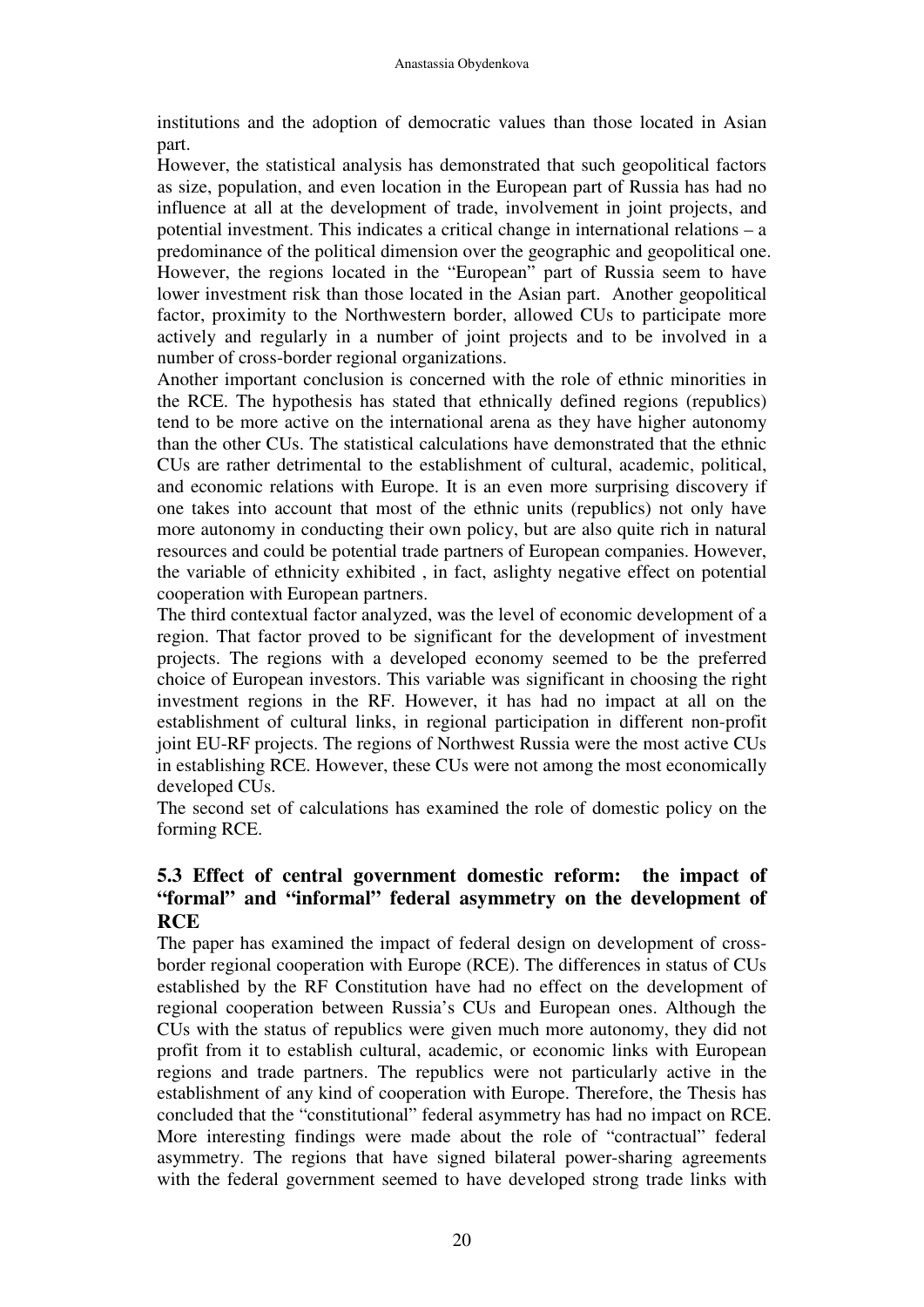Europe. The geopolitical location of these CUs and the level of their economic development were not important factors in the development of cross-border cooperation in trade. *In other words, federal policy towards the regions (establishment of contractual asymmetry) was the only significant factor influencing the development of the foreign policy of the regions towards Europe.* 

#### **5.4 The Importance of RCE in regime transition in the regions**

The second part of the quantitative analysis focused on the impact of the RCE, as an external factor, on regime transition in the Russian CUs. Analysis of the effects of the external factor has allowed us to complete the original *Diagram 2* and to introduce a new dimension in *Diagram 3*. This *Diagram* demonstrates the place of the "external factor" and the effect it has upon the further development of the regions.

First of all, the geopolitical factor, being located in the European part of the country, proved to be an insignificant factor. None of the *geopolitical variables* (neither location in the European part of the RF nor direct border with the EU) have had any significant impact on regime transition in the regions. Therefore, we have also rejected the hypothesis, forwarded by Deutsch, that common roads, neighbourhood, seaports, etc., as the means of cross-border communication, enhance expansion of democratic values. Those regions with "shared" borders, roads, and other means of "communication" did not seem to be more democratic than the regions which were remote from the EU borders. Therefore, geographical location in Europe is not a sufficient condition for developing democratic culture.

In contrast to geopolitical variables, "*cooperation variables*" (cooperation in investment, trade, and non-profit projects launched by the EU) demonstrated some positive influence on the development of pro-democratic regime transition in the CUs. The trade relationship has demonstrated a positive influence on the freedom of distribution of information through the establishment of regional laws regulating mass media activities, the analysis of regional accreditation rules for journalists, and favourable taxation. Participation in the EU's projects encouraged the development of a democratic culture, or in other words "democratic values expansion" (which was tested by the response of local governments to requests for information on budget transparency). Finally, investment has proved to have a significant impact on transition towards democracy in most of the regressions. $^{11}$ 

Cross-border regional cooperation is a form of international communication and is a vital feature of European integration. Such "communication" enhances policy-learning and policy implementation on the regional level. "Such a regime (communication) could perhaps one day become a viable alternative for EU membership for those countries wanting closer cooperation with the Union, without being constrained by all the different facets of communitarian integration". $12$ <sup>T</sup>

 $\overline{a}$ 

 $11$  The only regression where investment showed not to have an impact was the one with "budget" transparency" as a dependent variable. This is most likely due to the missing data for the information request test measuring this variable.

<sup>&</sup>lt;sup>12</sup> Johansson, Elithabeth. 2002:377. EU Foreign Policy and Subregionalization in North-Eastern Europe. In *EU Enlargement and Beyond: The Baltic States and Russia.* Hubel, Helmut (ed). Auflage. Berlin Verlag Arno Spitz. 2002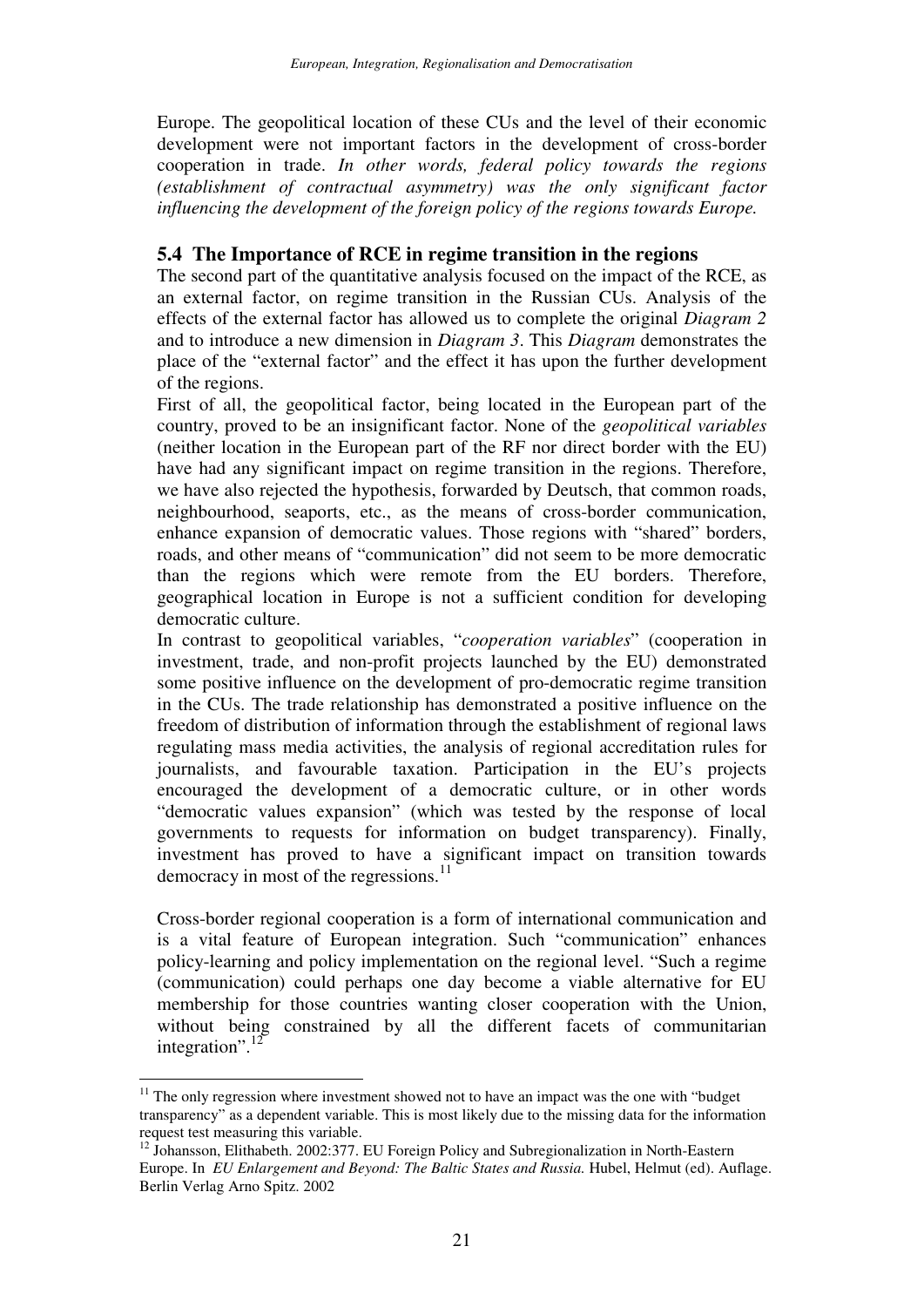European and subregional organizations create a favorable environment for the development of democratic institutions. Thus, RCE has provided an initiative for the adaptation [adoption?] of democratic legislation not only on the regional level but also on the national level as well. Therefore, cross-border regional cooperation is not to be viewed as the segmentation of the country. Through the foreign activity of its regions, Russia's European policy became more inclusive. In future, it might help to increase Russia's involvement in the process of European construction through its regions.

The external factor influencing the process of regime transition – the rise of international regions, trans-border economic co-operation - is of a long-term rather than short-tern nature. While the domestic policy factor should be taken into account, the role of external environment, particularly in the process of European integration, also plays an important role in the process of democratization. It provides Russian regions with positive external inputs, regional participation in different international and cross-regional organizations.

Although, the external impact was quite a significant factor during the 1990s, the domestic policy factor proved to have a critical influence on the regional crossborder cooperation with Europe. The institution of bilateral power-sharing centre-regional agreements seems to have stimulated the intensive development of such cooperation.

Cross-regional integration seems to be an alternative to nationalism and secession. Regional integration could contribute to reform in the state building process and might have a rather positive impact on centre-periphery relations. It encourages economic development in the regions. The integration of border-regions provides an incentive for the adaptation of legislation for the country as a whole. The size of the whole country seems to be a crucial factor – some regions claim to feel closer to the foreign countries they border than to Moscow.

Therefore, regional integration in Europe, cross-border regional cooperation, is not to be viewed as leading to a segmentation of Russia. Through the independent foreign activity of its regions, Russia's European policy has become more inclusive: it might even help to achieve more successful Russian involvement in the process of European construction. As Elisabeth Johansson states, "The ability of subregional initiative to form part of an overlapping institutional framework and blur the line between the 'ins' and 'outs' of the euro-Atlantic institutions is perhaps most relevant in the relationship between Europe's two great powers" the European Union and Russia".<sup>13</sup>

 $\overline{a}$ <sup>13</sup> Johansson, Elisabeth. 2002:374-5. EU Foreign Policy and Subregionalization in North-Eastern Europe. In *EU Enlargement and Beyond: The Baltic States and Russia.* Hubel, Helmut (ed). Auflage. Berlin Verlag Arno Spitz. 2002